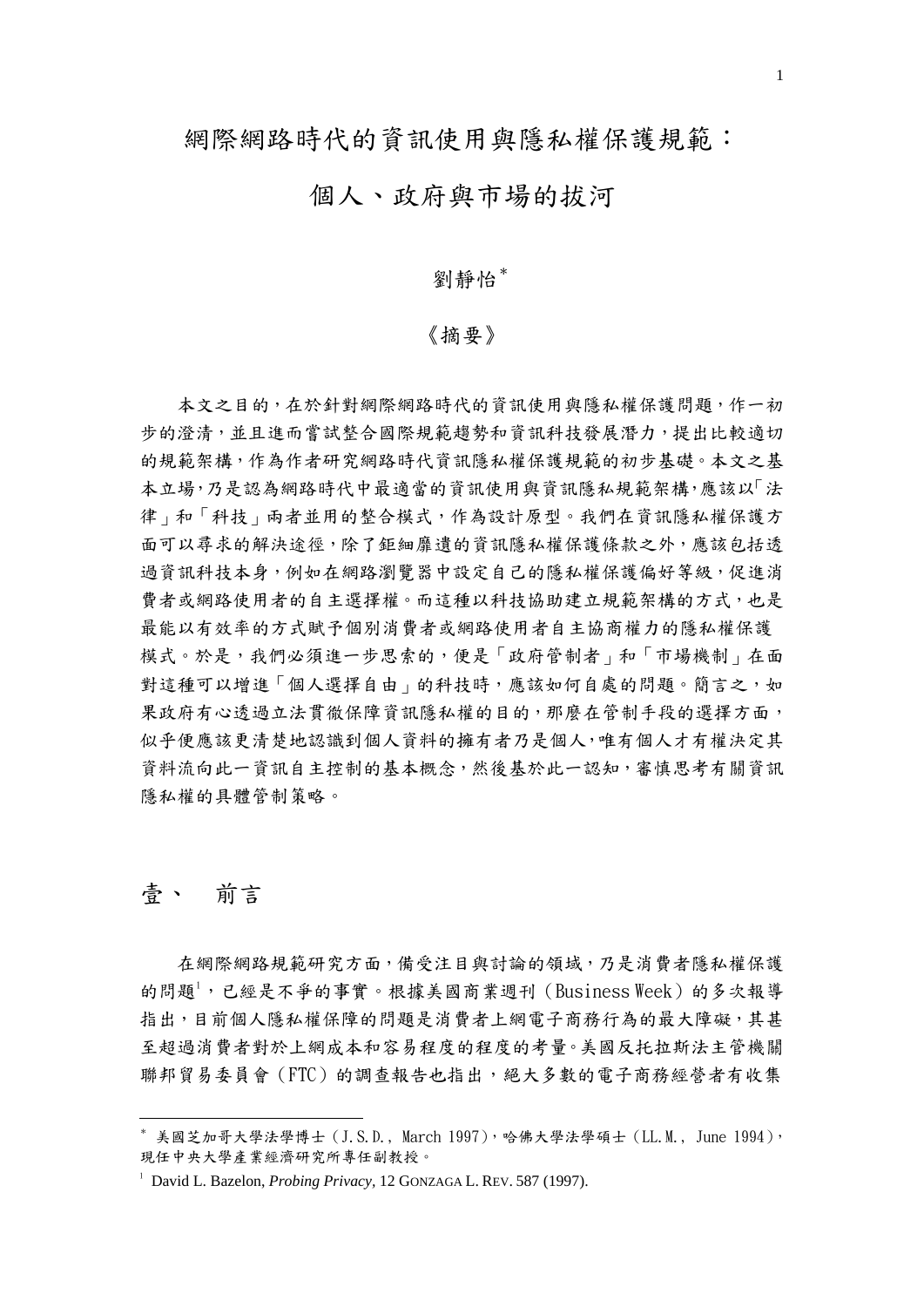消費者個人資訊的行為,但是明白告知消費者此一網站收集消費者個人資訊行為 的事實者,卻僅佔百分之十五左右,至於詳細在網站上對消費者揭示其隱私權保 護政策的電子商務經營者,僅佔百分之三不到,可見此一問題值得重視之一般。 消費者隱私保護的問題,相當程度而言其實決定電子商務活動是否能夠成功,電 子商務市場是否能夠健全發展,這也是何以目前電子商務活動活絡的國家如美國 等從事市場規範的行政管制機關,逐漸重視電子商務涉及之消費者隱私權保護與 規範問題<sup>[2](#page-1-0)</sup>的主要原因之一。

 資訊使用和資訊隱私保護,乃是一體之兩面,故而在討論相關之規範架構 時,亦應一併討論,方屬適切。本文之目的,在於針對電子商務時代的資訊使用 與資訊隱私保護問題,作一初步的澄清,並且進而嘗試整合國際規範趨勢和資訊 科技發展潛力,提出比較適切的規範架構,作為積極嘗試發展電子商務市場,但 卻又對資訊使用與資訊隱私保護的思考未臻成熟,辯論未見熱烈的台灣,將來討 論電子商務時代的資訊使用和資訊隱私權保護問題的初步基礎。

 本文之基本立場,乃是認為網際網路時代中最適當的資訊使用與資訊隱私規 範架構,應該以「法律」和「科技」兩者並用的整合模式,作為設計原型。為說 明以上基本立場,本文以下將首先針對電子商務時代的資訊使用現狀,作一概括 式的描述;接著,本文將從資訊隱私權保護的哲學基礎切入,討論在資訊科技改 變公私領域和人我關係的劃分界限之後,電子商務時代的資訊使用,可能引發哪 些資訊隱私保護的議題。本文第肆部份進一步分別分析在歐洲與美國這兩個電子 商務比較發達的市場上,目前針對資訊隱私保護的問題,採取何種處理模式,以 及兩者互相比較之下,可能出現的衝突及其解決可能性。本文在第伍部份本於以 上論述,針對作者認為在電子商務的發展下,目前最適的資訊使用與資訊隱私規 範架構,予以分析,並且進一步將探討對象落實到台灣目前的隱私權保護法制, 說明其在上述最適規範架構的檢驗下,有待加強改進之處。本文第陸部份以簡要 之結論與建議作結。

# 貳、 網際網路時代的資訊使用型態

1

 本文此一部份說明資訊之使用乃是電子商務時代的重要環節,而此一趨勢, 也幾乎無可避免地造成資訊隱私的威脅。此一部份敘述最近幾年電子商務市場常 見的資訊使用類型,作為本文以下進一步討論電子商務時代資訊隱私威脅與保護 的基礎。

無可否認地,個人資訊隱私的侵犯,最早來自於政府這個老大哥<sup>[3](#page-1-1)</sup>。事實上,

<span id="page-1-0"></span> $^2$  Federal Trade Commission of the United States, Privacy Online: A Report to Congress (June 1998).

<span id="page-1-1"></span><sup>3</sup> *See generally* Paul M.Schwartz, *Privacy and Participation: Personal Information and Public Sector*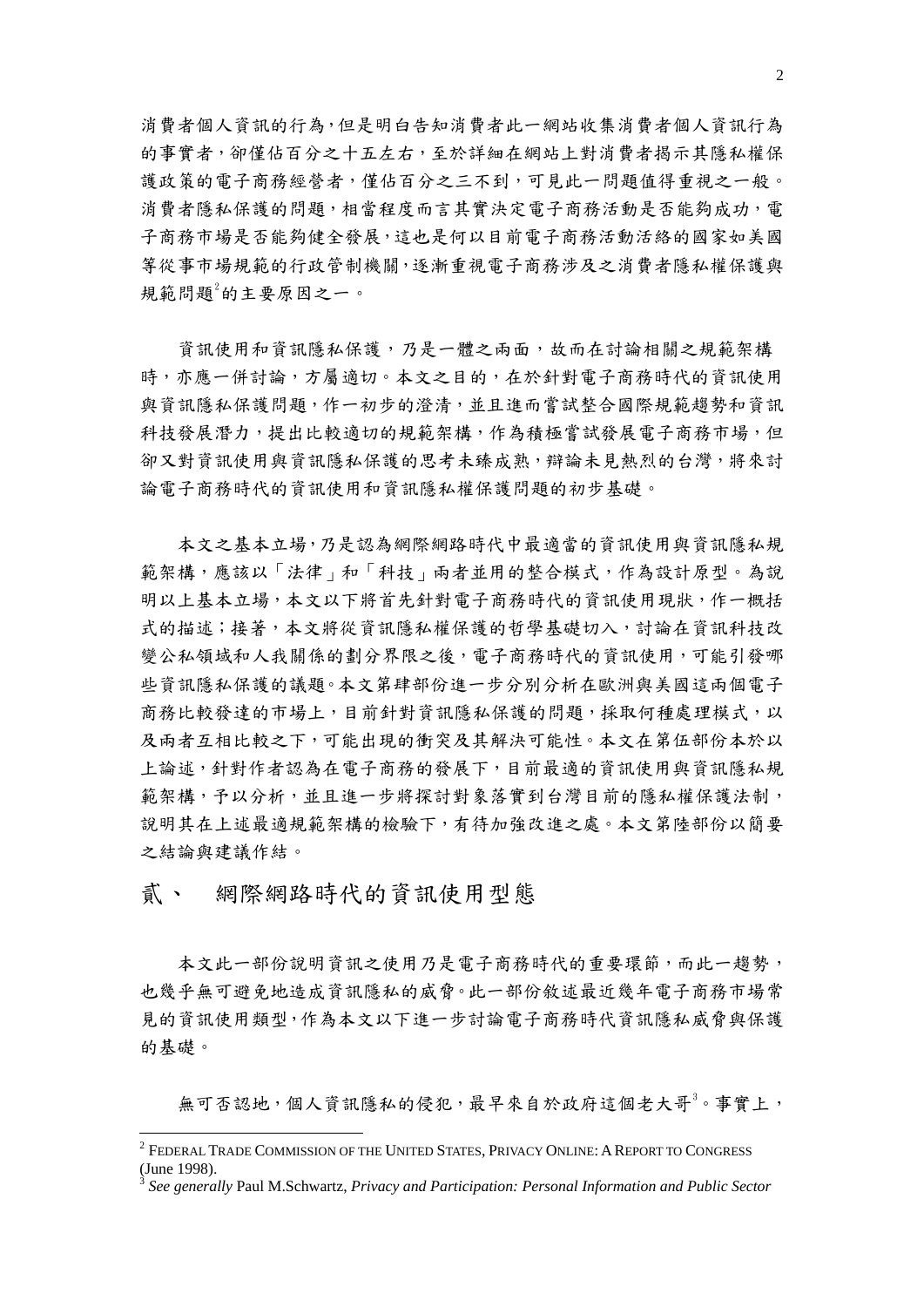在每個人的一生當中,自幼及長的言行舉措均留下種種不同的記錄[4](#page-2-0)。在公共領 域方面,我們其實經常提供個人資訊給政府,例如,行政電腦化後,政府資料庫 裡大量儲存、歸類個人的身分與戶籍資料,而求醫後所留下的的健診資料,也將 循相同模式儲存和歸類<sup>[5](#page-2-1)</sup>。另外,隨著基因資料庫的成熟與醫學研究的成長<sup>[6](#page-2-2)</sup>,甚 至交通資訊規劃系統的出現[7](#page-2-3) ,政府其實正鉅細靡遺地收集和處埋個人資訊。政 府使用、處理我們的個人資訊的同時,足否受到必要的規範<sup>[8](#page-2-4),</sup>亦即政府的行政, 是否能夠一方面追趕上電腦時代的腳步,提高行政效率,另一方面也兼顧個人資 訊隱私的保護,是法律學者討論「老大哥正注視著你」這個課題時,最關心的重 點<sup>[9](#page-2-5)</sup>。因此,在資訊隱私保護法制運作經驗未臻成熟的國家裡,當政府沾沾自喜 地宣稱不久的將來,身份證、健保卡、信用卡等種種個人身份證件將合而為一, 達到個人資訊流通無阻、使用便捷的資訊「美夢」成真的境界時,身為一個法學 研究者,想要提醒大家的是:我們是否應該冷靜下來想想,這個全民資訊電腦化 運動,是不是意味著個人資訊隱私點滴流失、終至蕩然無存的噩夢即將到來?更 有甚者,在這個資訊體制下,有關於個人的一切資訊,無論我們知或不知,可能 將全部儲存在某一張晶片卡中:個人與政府之間的關係,全然由這張晶片卡來詮 釋運作,在此一意義下,個人相對於國家,很可能只是非關人性與個人特質的一 個數字或代號而已。難道,這就是企盼資訊社會美景的我們所希冀的結果?

 同時值得一提的是,在我們從紙本過渡到資訊時代的過程中,所面對的其實 是憲法所提供的正當程序保障(due process protection)逐漸遭到政府管制者 或執法者以保護個人或社會治安的「善意」為理由,予以「規避」的現象[10](#page-2-6)。因 此,如何透過「程序面」適當的基本控制,達到在「實質面」保護資訊隱私的目 的,不僅是涉及個人與政府之間關係的古典憲法議題,其實也是我們在討論網際

<u>.</u>

<span id="page-2-2"></span> *See generally* James Boyle, SHAMANS, SOFTWARE, AND SPLEENS: LAW AND THE CONSTRUCTION OF THE INFORMATION SOCIETY 4-5 (1996); Dan Burk & Jennifer A. Hess, *Genetic Privacy: Constitutional Considerations in Forensic DNA Testing,* 5 GEO. MASON U. CIV. RTS L. J.1 (1994); Andrea de Gorgey, Comment, *The Advent of DNA Databanks: Implications for Informational Privacy,* 16 AM. J. L. & MED.381 (1990). *See also* M. Nicole van Dam, Note, *The scarlet letter "A":AIDS in a Computer Society,* 10 COMPUTER L. J. 233 (1990);Lawrence A. Gostin, *Health Information Privacy,* 80 CORNELL

<span id="page-2-0"></span>*Regulation in the United States,* 80 IOWA L. REV. 553 (1995). 4 *See generally* ANNE WELLS BRANSCOMB, WHO OWNS INFORMATION: FROM PRIVACY TO PUBLIC ACCESS (1994).<br><sup>5</sup> See generally William H. Minor, *Identity Cards and Databases in Health Core: The Need for Federal* 

<span id="page-2-1"></span>*Privacy Protection,* 28 COLUM. J.L. & SOC. PROBS. 253 (1995);Paul M. Schwartz, *The Protection of Privacy in Health Care Reform,*<sup>48</sup> VAND. L. REV. 295 (1995). 6

L. REV.451 (1995).<br><sup>7</sup> See generally Symposium: Privacy and ITS, 11 SANTA CLARA COMPUTER & HIGH TECH. L.J. 1 (1995).

<span id="page-2-4"></span><span id="page-2-3"></span>*See generally Lillian R. Bevier, Information About Individuals in the Hands of Government: Some Reflections on Mechanism for Privacy Protection,* 3 WM. & MARRY BILL RTS. J. 455 (1995); Seth

Kreimer, *Sunlight, Secrets, and Scarlet Letters: The Tension Between Privacy and Disclosure in Constitutional Law,* 140 U. PA. L. REV. 1 (1991).<br><sup>9</sup> *See generally Paul M. Schwartz, Data Processing and Government Administration: The Failure of the* 

<span id="page-2-5"></span>*American Legal Response to the Computer,* 43 HASTINGS L. J. 1321(1992).<br><sup>10</sup> *See generally Lillian R. BeVier, The Communications Assistance for Law Enforcement Act of 1994:* 

<span id="page-2-6"></span>*A Surprising Sequel to the Break Up of AT&T,* 51 STAN. L. REV. 1049 (1999).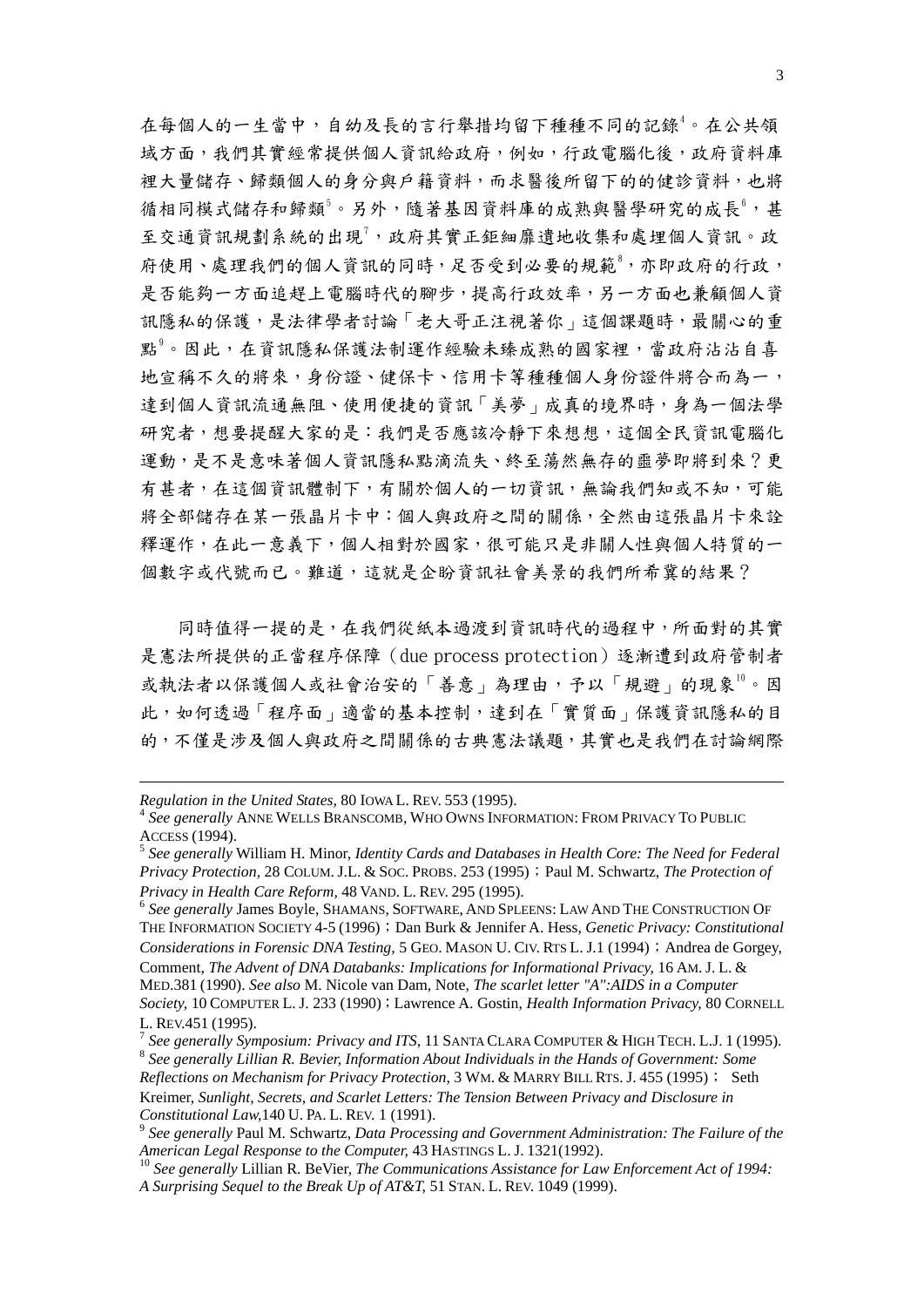網路時代的資訊隱私保護議題時,應該賦予同等關切的一環1。有關資訊隱私保 護的程序保障此一部份的問題,作者將另外為文分析之。

 過去至今我們所持續關心的,固然是國家如何透過資訊科技的輔助,監視個 人的言行舉動,侵害到我們的隱私權 $^{12}$  $^{12}$  $^{12}$ 。然而,在更多的資訊科技興起和網際網 路盛行之後,尤其是電子商務盛行之後,我們必須開始擔憂來自私人領域的窺探 與監視<sup>[13](#page-3-2)</sup>。換言之,過去,絕大多數人擔憂的是國家挾其豐沛科技資源與掌握公 權力的優越地位,扮演老大哥的的角色,肆無忌憚地侵犯人民的隱私權。現在, 除了老大哥的關愛眼神持續不斷之外,我們更應該防備的以乎是背後巨大經濟利 益作為驅策力量,來自於網路世界各個幽微不明的角落。無孔不入地遂行窺伺工 程的各種「小大哥」(Little Brothers)<sup>[14](#page-3-3),</sup>當各種經濟誘因驅策企業組織逐漸 進入網路世界從事宣傳與營利行為[15](#page-3-4),並且利用推陳出新的資訊科技極大化其經 濟利益的同時,我們想要透過個人資訊的控制,維護本文以下所要闡述的維護個 人在資訊社會裡的真正行動自由,藉以保護個人的自主性和身分認同的理念,又 明顯地披被逼退了一大步。

 不可諱言地,電子商務時代的資訊使用類型極為多樣化,無法一一羅列,所 以本文以下僅能就與資訊隱私權保護之關係較為密切者,予以探討。舉例而言, 近兩年來在網路世界裡聲名響亮的Cookies以及類似電腦科技的運用,對於個人 資訊隱私所造成的影響,已是喧騰多時的網路話題[16。](#page-3-5)Cookies的基本運作模式、 與近年來流行於美國電話通訊系統的Call ID雷同:只要某一特定網路使用者拜 訪或進入設有Cookies裝置的網站,此一網站的server會主動要求網路使用者本 身所使用的瀏覽器出示一個特定的ID(即Cookies ),如果使用者的測覽器無法 提供ID,網站的server便會自動送出ID到使用者的硬碟裡(此一程序稱為passing a cookie),以記錄該網路使用者日後在該網站上所從事,換言之,自此之後, 使用者要再度造訪時,該網站即會自動偵測出使用者所特有的Cookies ,以准許 使用者進入該網站。Cookies在網際網路上所扮演的角色,基本上無異於一種針 對不同網路使用者特性而予以「個人化」的過濾機制(personalized filtering mechanism),網路使用者一旦「植入」Cookies一次,下次再進入該網站所屬的 領域時,Cookies 即可發揮自動讀取的功能。對於網路使用者而言,Cookies 不

<span id="page-3-0"></span><sup>11</sup> *See generally* SIMON GARFINKEL, DATABASE NATION: THE DEATH OF PRIVACY IN THE 21TH CENTURY <sup>10</sup> (2000). 12 *See generally* DAVID LYON, THE ELECTRONIC EYES: THE RISE OF SURVEILLANCE STATE (1994). 13 *See generally* OSCAR H. GANDY, JR., THE PANOPTIC SORT: <sup>A</sup> POLITICAL ECONOMY OF PERSONAL

<span id="page-3-2"></span><span id="page-3-1"></span>INFORMATION (1993).<br><sup>14</sup> See generally JEFFREY ROTHFEDER: PRIVACY FOR SALE: HOW COMPUTERIZATION HAS MADE

<span id="page-3-3"></span>EVERYONE'S LIFE AN OPEN SECRET (1992). 15 *See generally* Mark Hodges, *Is Web Business Good Business?*, MIT TECHNOLOGY REVIEW, Aug/Sep.,

<span id="page-3-4"></span><sup>1997,</sup> at 22.

<span id="page-3-5"></span><sup>16</sup> 參見劉靜怡,<從Cookies以及類似科技的使用淺論網際網路上的個人資訊隱私保護問題>,《資 訊法務透析》,八十六年十月,頁 22 以下。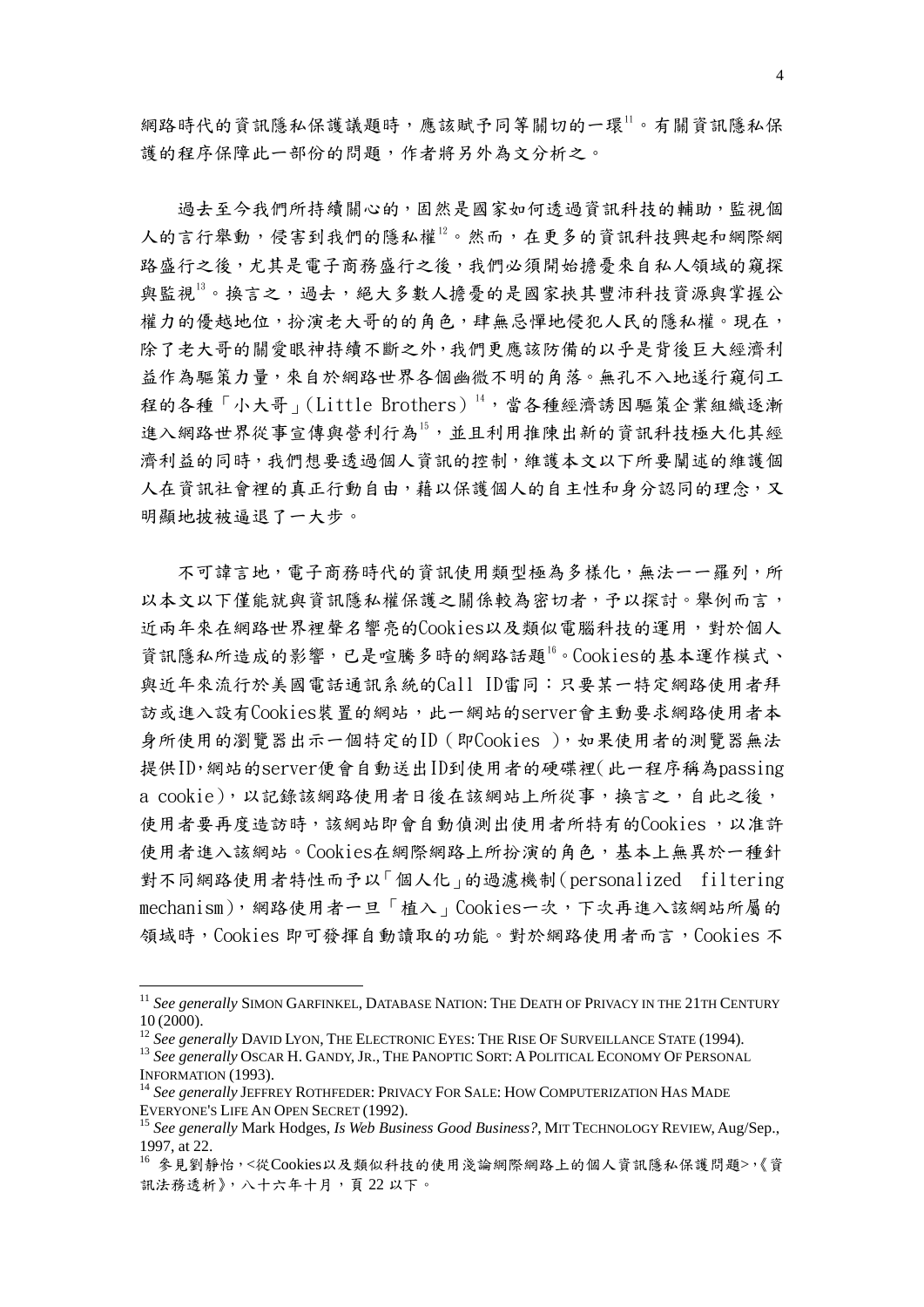但形同再度造訪該網站的「入場券」,甚至有如牢牢標示網路使用者身上的bar code,發揮記錄使用者進出特定網站以及其所從屬之網路活動的功能。正如同 Call ID具有追蹤電話撥號者來自何方的功能一般,使用Cookies 的公司,也可 以透過Cookies,追蹤使用者的使用習慣,甚至,Cookies所扮演的角色,相當程 度而言,可能是屬於網路分區管制(cyberzoning)的功能。換言之,Cookies 能 夠幫助各式網站對網路使用者進行標示(tagging)的工作,並且透過對其網路 活動類型的分析(例如該使用者習於拜訪哪些類型的網站),篩選出該公司潛在 的消費者,進而發動廣告攻勢。究其實際、目前網路上通用的瀏覽器之一 Netscape,便包含了支援Cookies的功能。對於網路使用者來說,Cookies 就如 同現實世界中的旅行者,在進入不同國家疆域時,所持的護照蓋上海關入境戳 印,旅行者造訪過哪些國家便不難察知。另外,Cookies 本身可以和網站所收集 到的網路使用者資料──諸如所使用的電腦型式、電子郵件地址、該網站停留的 時間、瀏覽該網站的哪些部份以及在該網站上從事何種交易(此隨所謂交易資 料,包括網路使用者所從事的消費行為資料以及其要求該網站寄送進一步產品資 料的要求)等資料互相結合,並透過其他電腦程式程度不同的輔助,據以形成龐 大而具有無邊利益的消費者資料庫。

 除了Cookies之外,因應網路商業需求而發展出來的類似資訊科技,其實不 勝枚舉。這類資訊科技的主要功能,可以區分為記錄造訪者進行再度造訪次數 (New Visitor Counting),以及記錄網路使用在網路上所瀏覽的特定網頁或某 一網頁中之特定部份(Behavior Tracking)兩種,類以PointCast此種具有追蹤 與歸納網路使用者特定網路興趣或所需網路資訊內容之功能的Push Technology 或Agent Technology , 以及其他具有偵測與記錄網路使用者個人相關資料的軟 體技術,諸如記錄網路使用者所使用之硬碟的詳細Oil Change Program),記錄 網路使用者測覽過的網站名稱的Click Stream Data以及前述研發出Cookies的 DoubleClick公司所發展出來的其他鎖定網路廣告對象的類似技術,均具有侵入 個人私密領域的能力,只是程度有所差異而已[17](#page-4-0)。

私人企業組織在網路世界裡利用資訊科技從事經營活動,導致個人資訊隱私 遭受威脅的例子,還包括著作權所有人為了保護其在網路上的智慧財產權所發展 出來的各種著作權管理系統(Copyright management systems)。網路使用者在 網路上瀏覽或閱讀某些資訊時,這類的著作權管理系統便會自動發揮監視與計算 能力,精密記錄著作權物被哪些使用者讀取或使用[18](#page-4-1)。這些具有自動監視網路資

<span id="page-4-0"></span><sup>&</sup>lt;sup>17</sup> See e.g., Htmlscript Implements "Caller ID" Feature *;* Simplifies Cookies and Allows HTML, Web *Developers to Easily Track and Identify Individual Web Browsers,* BUS. WIRE, Sept. 3 1996, at 1, *available iN* LEXIS, NEWS LIBRARY , BUSINESS FILE;*See also* Kevin Kelly & Gary Wolf, *Push: Kiss Your Browser Goodbye: The Radical Future of Media Beyond the Web,* WIRED, Mar. 1997, at 12; Niel Roberson, *A Personalized Web,* INTERNET WORLD*, Apr.1997, at 32-34*;Todd Copilevitz, *Oil Change Renews Online Privacy Fears, GREENSBORO NEWS & REC., Aug, 12, 1996, at D2.* 18 *See generally CHRISTOPHER BURNS, COPYRIGHT MANAGEMENT AND THE NII: REPORT TO THE* 

<span id="page-4-1"></span>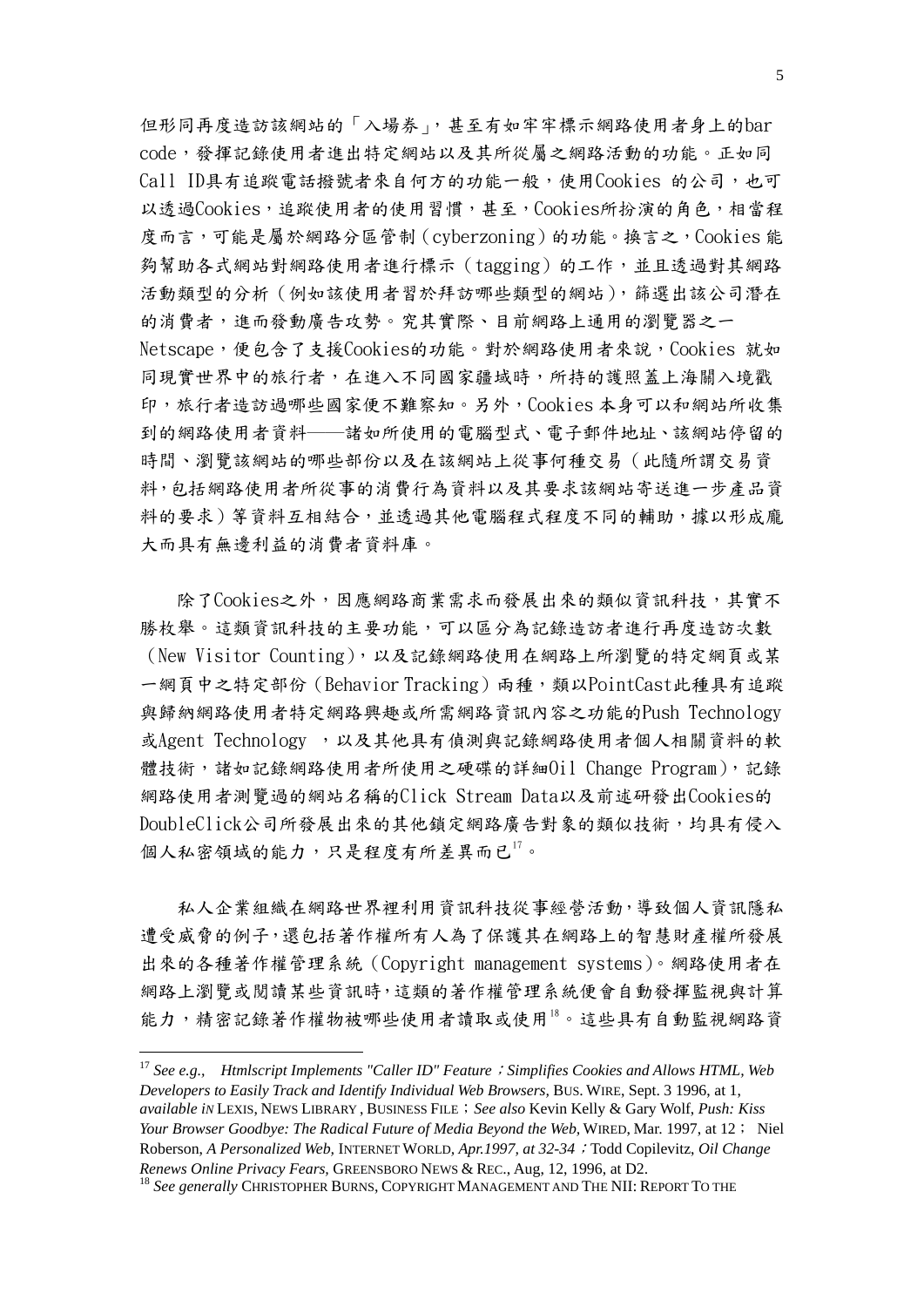訊被網路者接近取用之功能的資訊科技,雖然能夠達成一定程度的經濟效率[19](#page-5-0), 但是,所造成的侵犯資訊隱私的疑慮,同時也是不少法律學者憂心忡忡的根源之 一[20](#page-5-1)。因為,在這個日益盛行的著作權管理系統體制下,所預見到的景象,是無 時無刻有人在監看我們所閱讀的網路資訊內容,以及閱讀的方式與所花費的時間 長短,也就是透過資訊科技的優越能力,為我們歸納閱讀習慣。這個科技現象的 諷刺之處,在於原本遼闊、理當可以找到某些靜默不受干擾的獨處角落的網路世 界裡,可能不再享有任意選擇資訊,並且絲毫不為人知地閱讀自己所選擇的網路 資訊的自由。最後,由於私人企業高度電腦化的結果,工作場所的資訊隱私議題, 也逐漸成為眾所矚目的焦點之一[21](#page-5-2)。當企業雇主一再強調員工的E-Mail應該歸屬 於企業所有[22](#page-5-3),以及企業本身基於評估工作效率的考量,在上班時間內員工所從 事的任何網路活動,藉由資訊科技的輔助,從事監視的權利的同時[23](#page-5-4),我們的資 訊隱私隨時暴露、遭受威脅的風險,顯然又提高了不少,從以上種腫個人資訊隱 私所面臨的困境來看,如果要在這個資訊社會裡堅「不受干擾的權利」,唯一的 選擇似乎是想盡辦法不在這個資訊社會裡留下任何電子腳印(Electronic footprint):不求診、不開車、不申請使用信用卡、不打免費查詢電話、不打開

電腦上網閱讀任何資訊,也不使用E-Mail。而這顯然是相當不切實際的遁世想法。

#### 參、資訊隱私權保護的思與辯

 要針對上述電子商務時代急劇增加的資訊使用行為所蘊含的資訊隱私規範 意義有所澄清,我們其實不得不針對資訊隱私保護的哲學理論基礎作一說明,以 及對網路科技的發展在資訊隱私保護的辯論中所扮演的腳色作一分析。以便作為 本文以下探討網路社會中資訊使用和資訊隱私規範最適架構的基礎。

一、資訊隱私保護的哲學基礎

<span id="page-5-1"></span><span id="page-5-0"></span>*Challenge us to Rethink Digital Publishing,* 137 (1997). 12 BERKELEY TECH. L. J. 137 (1997). 20 *See generally* Julie E. Cohen, *A Right to Read Anonymously: A Closer Look at "Copyright Management" in Cyberspace,* 28 CONN. L. REV. 981 (1996); *Julie E. Cohen, Some Reflections on Copyright Management Systems and Laws Designed to Protect Them,* 12 BERKELEY TECH. L. J.161 (1997).

ENABLING TECHNOLOGIES COMMITTEE OF THE ASSOCIATION O AMERICAN PUBLISHERS (1995). <sup>19</sup> *See generally* Mark Stefik, Shifting *The Possible: How Trusted Systems and Digital Property Rights* 

<span id="page-5-2"></span><sup>21</sup> *See, e.g., John Arandeo, Pandora's (E-Mail) Box: E-Mail Monitoring in the Workplace,* 14 HOFSTRA LAB. L. J. 339 (1996); Elena N. Border, Note, (Net) *worker's Rights: The NLRA and Employee* 

<span id="page-5-3"></span>*Electronic Communications,* 105 YALE L. J. 1639 (1996).<br><sup>22</sup> *See generally Laurie Thomas Lee, Watching Your E-Mail : Employee E-Mail Monitoring and Privacy Law in The Age of the" Electronic Sweatshop", 28 J. MARSHALL L.* 

<span id="page-5-4"></span>*Law in The Age of the" Electronic Sweatshop",*<sup>28</sup> J. MARSHALL L. REV. 139 (1994). 23 *See generally* David Neil King ,*Private-Sector Workplace: Protection from Electronic Surveillance and the Emerging Privacy Gap,* 67 S. CAL. L. REV. 441 (1994).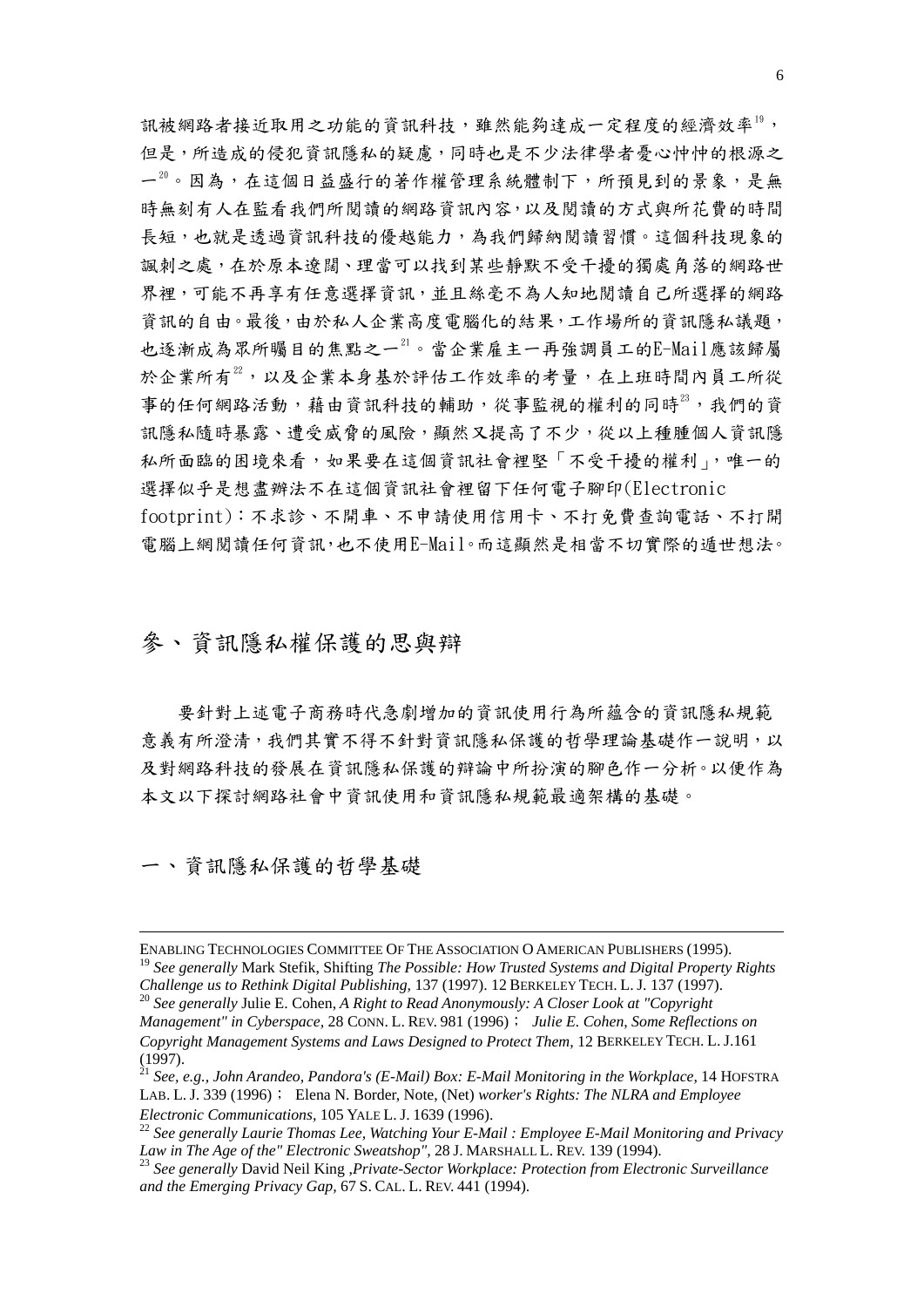隱私權議題的討論,相較於其他憲法基本權利議題的討論而言,可以說是屬 於現代社會的產物。一八九0年 ,Warren與Brandeis兩位法學巨擘合著的文章 問世,為隱私權在美國法學界的討論立下里程碑<sup>[24](#page-6-0)</sup>。在這篇文章中,Warren與 Brandeis主張的是個人在自己家中的輕聲細語不受公開宣揚(what is whispered in the closet shall be proclaimed from housetops)的自由, 以及所謂「生 命的權利即指享受生活的權利,也就是不受干擾的權利。」(now the right to life has come to mean the right to enjoy line---the right to be let alone) 此一Warren與Brandeis立論於common law法律觀念的「不受干擾的權利」(the right to be let alone),雖然遲至一九六 $0$ 年代,才真正因為科技的急遽變革 引起高度重視和嚴肅辯論<sup>[25](#page-6-1)</sup>,而六()年代距離我們也已經甚為遙遠,可是,今天 的我們應該問的問題或許仍然是隱私權問題。隱私權的觀念正式成為法律學界積 極討論的課題,至今已逾百年,在歷經過去幾十年來的各種傳播通訊科技之後, 個人隱私權的法律面貌有何轉變?有哪些個人隱私權保障的核心理念,現在仍然 應該珍視不渝的?在電腦資訊科技為主導的今天,個人的隱私是否依舊受到相當 程度的尊重與保護?在個人資訊高度流通的電腦網路世界裡,我們能夠容忍的個 人資訊曝光底線究竟何在?或者,在網路這個虛擬世界所帶來的重重迷障下,個 人資訊隱私的保護,最後能否找到生路?

從歷史沿革來看,國家對個人隱私權的態度,歷經轉折[26](#page-6-2),但辯論重心,則 不外乎如何劃定國家與個人之間的界限,以及如何保護個人固有的私密領域不受 侵犯 $^{27}$  $^{27}$  $^{27}$ 。例如,美國聯邦最高法院有關隱私權保障的著名判決之一,判斷國家監 聽行為是否違憲,在於政府公權力只要未直接侵入個人固有的私人領域,即無構 成不當搜索、侵犯個人隱私之虞<sup>[28](#page-6-4)</sup>。簡言之,隱私權的觀念,主要在於界定「國 家公權力」與「個人私人領域」之間的界限,強調個人所得控制的固有私人領域, 不受不當的入侵。

同樣地,雖然關於個人資訊隱私的定義,眾說紛紜[29](#page-6-5),但是關切重心則是以 「個人」和其「個人資訊」的緊密結合關係 ,在社會生活終究竟應該扮演何種 角色,以及應該受到何種程度的尊重與保護為探討主軸[30](#page-6-6)。保護個人上資訊隱私

<span id="page-6-1"></span><span id="page-6-0"></span><sup>&</sup>lt;sup>24</sup> See generally Samuel Warren & Louis Barandeis, *The Right to Privacy*, 4 HARV. L. REV. 193 (1890).<br><sup>25</sup> See generally PRISCILLA M. REGAN, LEGISLATING PRIVACY 26 (1995).<br><sup>26</sup> See generally LAURENCE H. TRIBE, AMERICAN

<span id="page-6-2"></span>

<span id="page-6-3"></span>

<span id="page-6-5"></span><span id="page-6-4"></span><sup>29</sup> *See, e. g,* Joel R. *Reidenber, Privacy in the Information Economy: A Fortress of Frontier for Individual Rights?*, 44 FED. COMM. L. J. 195, 201 (1992); Alan F. Westin, *Science, Privacy, and Freedom: Issues and Proposals for the 1970's: Part*Ⅱ*-Balancing the conflicting Demands of Privacy, Disclosure and Surveillance,* 66 COLUM. L. REV. 1205, <sup>1210</sup> (1966). 30 *See, e. g.,* Albert W. Alshuler, *Interpersonal Privacy and the Fourth Amendment,* 4 N. I11. U. L. REV.

<span id="page-6-6"></span><sup>962</sup> (1983);Robert C. Post, *Rereading Warren and Brandeis: Privacy, Property and Appropriation,* 41 CASE WESTERN L. REV.647 (1991).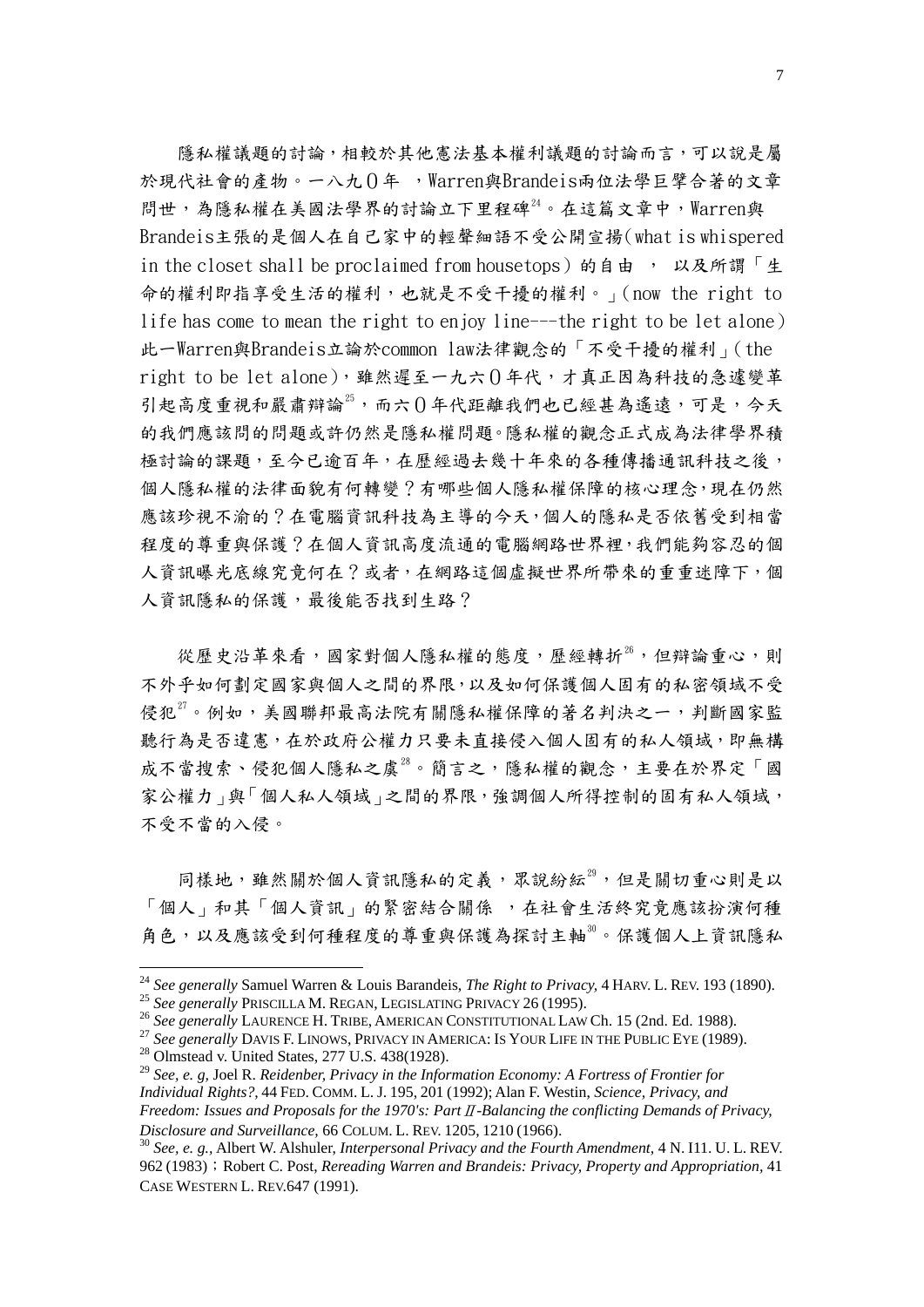的理由,基本上乃是要透過隱私權保障的賦予,維護個人自主性(personal autonomy)以及個人的身分認同(personal identity),達到維護個人某本尊嚴 (personal dignity)的目的。在個人自主性方面,正如同哈佛法學院憲法學教 授Charles Fried近三十年前所主張的,如果我們所說的每一個字和所作的任何 舉動,都是公諸於世的,結果是我們再也不願意發表某些意見,以及再也不願意 從事某些活動[31](#page-7-0)。簡言之,一但我們發表的言論或從事的活動無從免於監視時, 很自然地可能便會主動限縮自己的活動空間,就此而論,Fried認為資訊隱私的 理念,似乎不應該只侷限於不讓他人取得我們的個人資訊(an absence of information about us in the minds of others),而是應該擴張到由我們自己 控制個人資訊的使用與流向(the control we have over information about ourselves) 32。其次,由於資訊科技帶來的是人我之間的界限與壁壘逐漸改變的 事實,從這個觀點來看,在目前的資訊社會裡,個人對個人資訊的控制與決定權, 決定了個人與他人建立何種社會關係,進而相當程度決定了個人在資訊社會裡的 定位,也因此塑造了個人再這個資訊社會裡的身份認同。倘若個人的自主性與身 份認同無從維護,那麼在資訊社會中的種種言行舉措,時時受制於外界的窺視, 個人尊嚴難免岌岌可危[33](#page-7-2)。此外,資訊科技成為資訊社會裡直接威脅個人資訊隱 私的工具,貶低與侵襲個人尊嚴於無形,基本上雖然是分別發生在公共領或私人 領域,卻具有異曲同效果的現象。

綜合以上所論,從隱私權保護所強調的「不受干擾的權利」出發,個人擁有 控制與自己有關之資訊的權利,根據其自主意志決定其個人資訊應該做何種使 用,藉此保護其完整的身份定位與自我認同,以及藉此能夠免於環境外加之不必 要影響,亦即因而保有免於環境外加影響的權利,以及可以選擇離群索居、不受 困擾、不受侵犯的權利,達到維護個人基本尊嚴的最終目的,應是隱私權保護制 度所追求的目標。

二、人我關係改變之後:資訊科技與隱私保護的糾葛

 資訊科技對於隱私權造成的最大衝擊,在於其改變公私領域和人我之間的界 限,以及個人資訊的使用為電子商務帶來極高效率之餘,可能對我們造成個人難 以掌握控制的描繪作用。究其實際,上述Cookies以及相關資訊科技的運用結果, 某種程度而言,是針對網路使用者的網路形象加以「型塑」或描繪(profiling), 其運作力式,則是透過拼湊種種有關網路使用者個人的枝微末節的方式、勾勒出

<span id="page-7-0"></span><sup>31</sup> Charles Fried, *Privacy [A moral Analysis]* , 77 YALE L. J. 475 (1969) , *reprint in* Ferdinard D. Schoeman ed., PHILOSOPHICAL DIMENSIONS OF PRIVACY (1984).<br><sup>32</sup> *Id.* 33 *See generally* Edward J. Bloustein, *Privacy as an Aspect of Human Dignity, reprint in* Schoeman,

<span id="page-7-1"></span>

<span id="page-7-2"></span>*supra* note 29,at 156.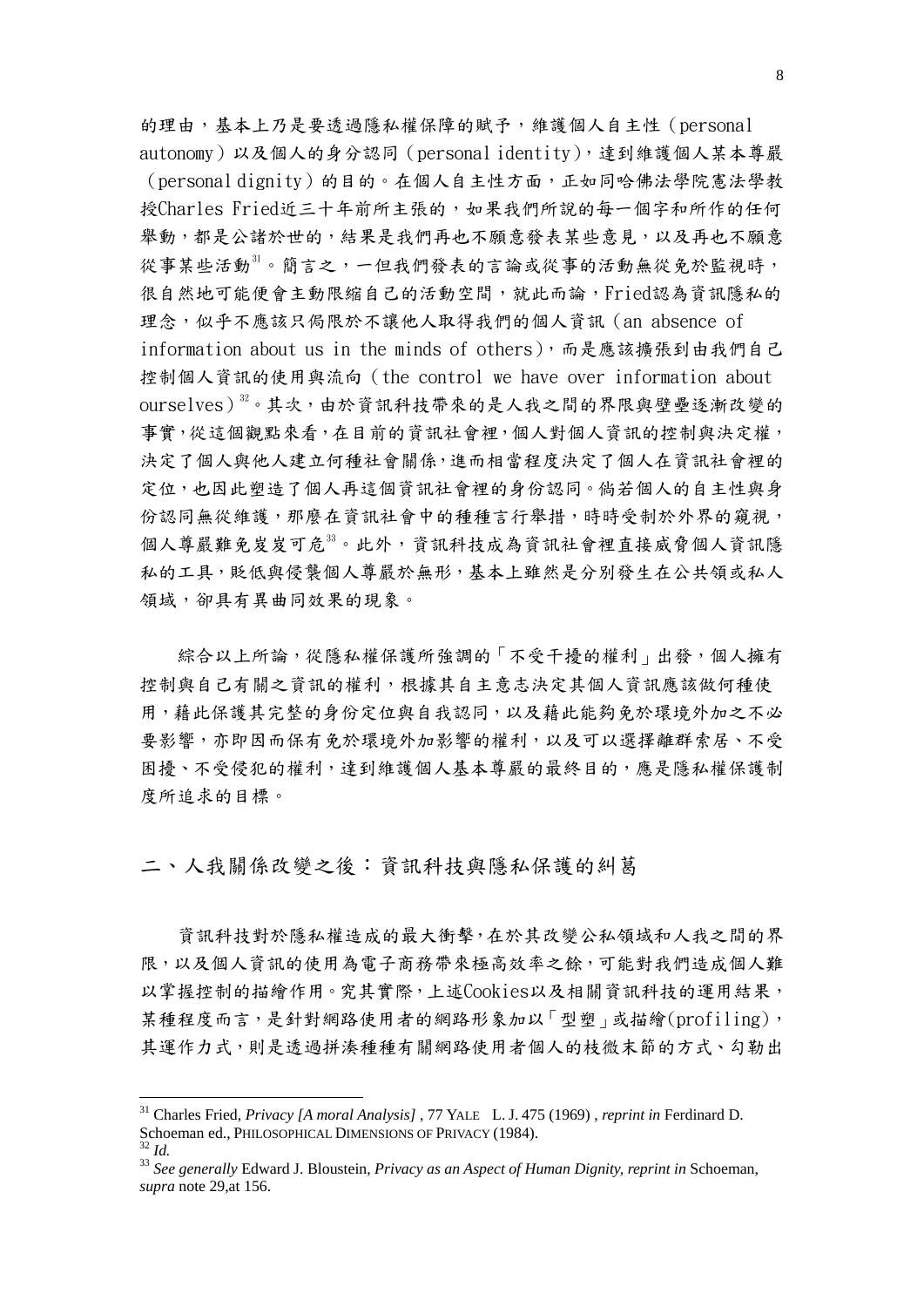網路使用者的剖面圖。類似資訊科技所帶來的個人隱私侵犯疑慮,數年前即已受 到學者極深的關注[34。](#page-8-0)網際網路上許多核心概念和目的,尤其與Cookies相同的電 腦軟體技術,進一步精緻化與廣泛運用之後,更加凸顯出個人隱私保護與商業利 益間的緊張關係與平衡問題。對企業而言,因網際網路應運而生的個人資料蒐 集、歸類、重組、分析科技,叫說是決定是否從事某種廣告行為、對誰進行廣告 行為以及以何種方式從事廣告行為,以獲取商業利潤的主要指標:同時,無可否 認地,上述資訊科技的運用,有助於產品銷售,尤其是針對某一特定消費群從事 銷售行為時,上述技術能以低廉而有效率的方式收集到龐大且正確的消費者資 料,其優勢愈見顯然。在面對侵害個人資訊隱私的質疑與挑戰,使用這些資訊科 技的企業組織嘗試描繪出一幅「雙贏」(win-win situation)圖像,悍衛其使用 Cookies與類似技術的正當性,他們指出,有鑑於垃圾郵件之漫無目的與無效率, 根據Cookies 及相關資訊科技所發展出來的資料庫,企業可以直接鎖定特定消費 者的消費取向,直接將該消費者比較可能會感到興趣的產品資訊寄送到其手中, 如此一來,不但可以免去消費者備受垃圾電子郵件爆炸的無謂困擾,甚至可以進 一步幫助消費者以比較有效率的方式擷取、消化有用的網路資訊。同時他們也主 張,在今天的資訊社會中,經濟利益的取得往往是善用資訊的結果:如果政府執 意以保護個人資料隱私為名,立法嚴格限制Cookies以及類似資料收集、重組、 分析技術的使用與發展,隨之而來不但可能是在資訊科技的發展方面失去競爭優 勢,甚至是在全球資訊經濟中成為低度開發國家,同樣的,可以想見的是,在缺 乏適當資訊隱私保護法制的國家,上述理由也可能被使用電腦資訊科技從事行政 行為的政府機關所援用,以提高行政效率、促進競爭力,甚至便利人民取得資訊 等說法,來掩飾其侵犯個人資訊隱私的潛在缺陷。

 儘管,上述幫助消費者獲取真正有用的資訊,以及增進整體社會經濟福祉等 理由,看似華麗,然而,從另一個角度來看,在未經網路使用者或消費者同意的 情況下,收集 、處理、流通甚至公開其個人資料,置使用者與消費者的個人尊 嚴於不顧,本質上便足以成為個人隱私遭到侵犯的主要疑慮來源。再者,上述網 路資科技鎖定的對象,往往是網路使用者的各種網路旅行經驗,除了對網路使用 者在網路上的移動軌跡的監視,可能已經和前述保護個人自主性的資訊隱私保護 目的相抵觸之外,根據這些記錄進一步分析引導出來的網路興趣與消費取向,則 更有可能成為企業組織寄送幾乎無窮無盡的電子郵件與一般郵件的根源,如此一 來,我們所珍惜的「不受干擾的權利」,可能也因此葬送於無形了。換言之,以 出於真正自主意志選擇為出發點的不受干擾的權利,可能還必須包括非出於自主 意志選擇即不受任何形塑的自由,才比較能夠從權利的觀點妥善說明資訊隱私保 護的理論,亦即上述以公私領域的劃分出發所建構起來的所謂個人在屬於自己的 有形無形私密空間裡,應該保有不受監視的自由的說法,應該更進一步精緻化, 才能真正處理網際網路時代的資訊隱私問題。

<span id="page-8-0"></span><sup>34</sup> *See generally* OSCAR H. GANDY, JR., THE PANOPTIC SORT (1993).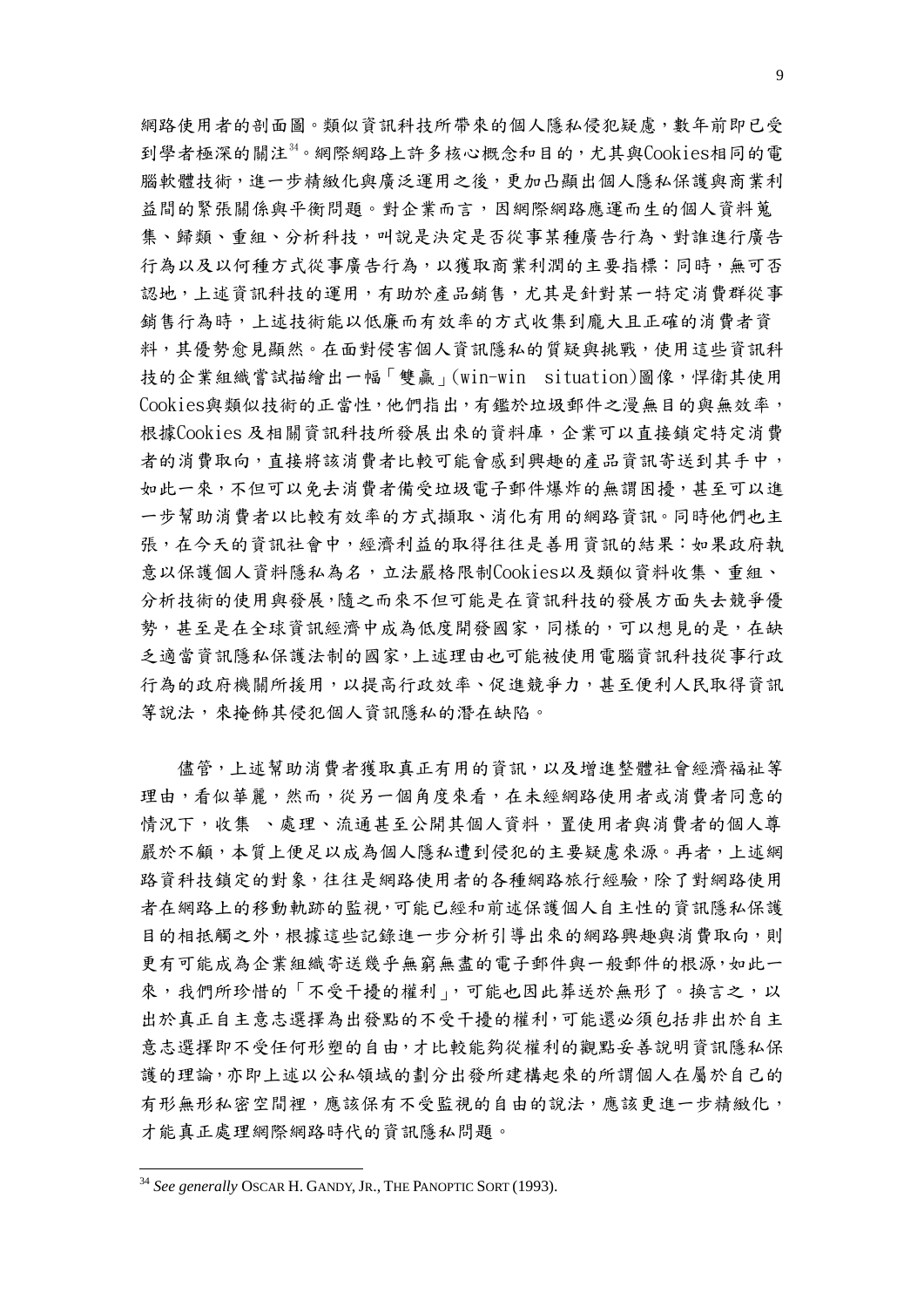值得注意的是,電子商務時代裡更令人擔憂的資訊隱私保護問題,是個人資 訊被收集和歸納之後,可能產生的第二重效果。倘若個人資料甚或根據各種個人 資料歸納出結果的進一步資料,被轉售到保險公司、信用卡公司或者其他公司手 中,則可能成為保險公司是否核保、信用卡發卡機構是否核發信用卡,或者公司 是否願意雇用以及以何種條件雇用某些特定網路使用者的重要依據[35](#page-9-0)。同樣地, 相同情形如果出現在政府機關,人民的個人資料可能被行政機關根據其行政需 求,肆意濫用的風險。更進一步言之,歸納網路使用者的網路旅行經驗所呈現出 來的結果,很可能是特定的宗教認同、政治偏好,甚至性別傾向(諸如同性戀或 雙性戀者)等屬於個人極端私密領域的特徵。這些特徵一旦公諸於世,甚而成為 未經同意的用途,其所造成的不悅或傷害,恐怕不是任何商業利益或行政目的可 以經易彌補或取代的。無論政府機關與企業組織如何夸夸其談,我們或許可以問 一個簡單明瞭的問題:上述軟體技術的共同特徵之一,便是透過資訊科技對網路 使用者或消費者的「網路形象」進行型塑(profiling),而該形象的最終面貌, 則是透過政府或企業所歸納出來的各種個人資訊、個人從行政機關獲得的待遇, 以及自企業組織收到行銷廣告來呈現的。面對此類型塑工程,目前一般個人、網 路使用者和消費者只能處於被動地位,並無主動參與的可能性的情況下,難道網 路使用者或消費者果真無權與聞自己「網路形象」的最終結論或面貌?或者,網 路使用者或消費者難道無權選擇成為網路上的無名者,根本拒絕成為被型塑的對 象?此種網路型塑工程的結果,事態輕者,可能只是違反消費者不希望收到一般 商品New Balance、Rockport的主觀意願,或者基於種種理由,消費者根本不願 意暴露New Balance或Rockport的喜好背道而馳:事態重者,則可能涉及消費者 特別偏好使用某些個人私密用品的個人資訊遭到曝光。面對這種潛在的困窘,難 道消費者本身無權事先拒絕?難道,我們心目中設想的個人網路形象,不應該在 這個全面性的個人資訊處理體制中佔一席之地[36](#page-9-1)?難道,我們不應該至少擁有向 資料蒐集者與處理者說「不」的權利[37](#page-9-2)?

讓我們簡單回顧歷史。一九七九年,美國聯邦最高法院在Smith v. Maryland<sup>[38](#page-9-3)</sup> 此一判決中指出,只要是個人「自願公諸於世」(voluntarily made public)的 資料, 基本上便無個人隱私遭受侵犯的問題可言。但是, 身處今日資訊時代, 「自 願」向政府提供個人資訊,或者透過「自願」撥接網路的動作,進而在網路上所 從事的絕大部份活動,或許都可以解釋成是出於「自願」的。例如,在上述Cookies 在與網路其他技術(如user authentication)結合之後,使用Cookies 的網站,

<span id="page-9-0"></span><sup>35</sup> *See generally* Judith B. Prowda, *A Lawyer's Ramble Down the Information Superhighway: Privacy* 

<span id="page-9-1"></span><sup>&</sup>lt;sup>36</sup> See generally Oscar H. Gandy, Jr., *Legitimate Business Interest: No End in Sight? An Inquiry of Privacy in Cyberspace,*<sup>1996</sup> U. CHI. LEGAL F. 77 (1996). 37 *See generally* Edward J. Markey, *A Privacy Safety Net,* MIT TECHNOLOGY REVIEW , Aug/Sept. 1997,

<span id="page-9-2"></span>at 29.

<span id="page-9-3"></span><sup>38</sup> Smith v. Maryland, 442 U.S. 735, 744, 745-46 (1979).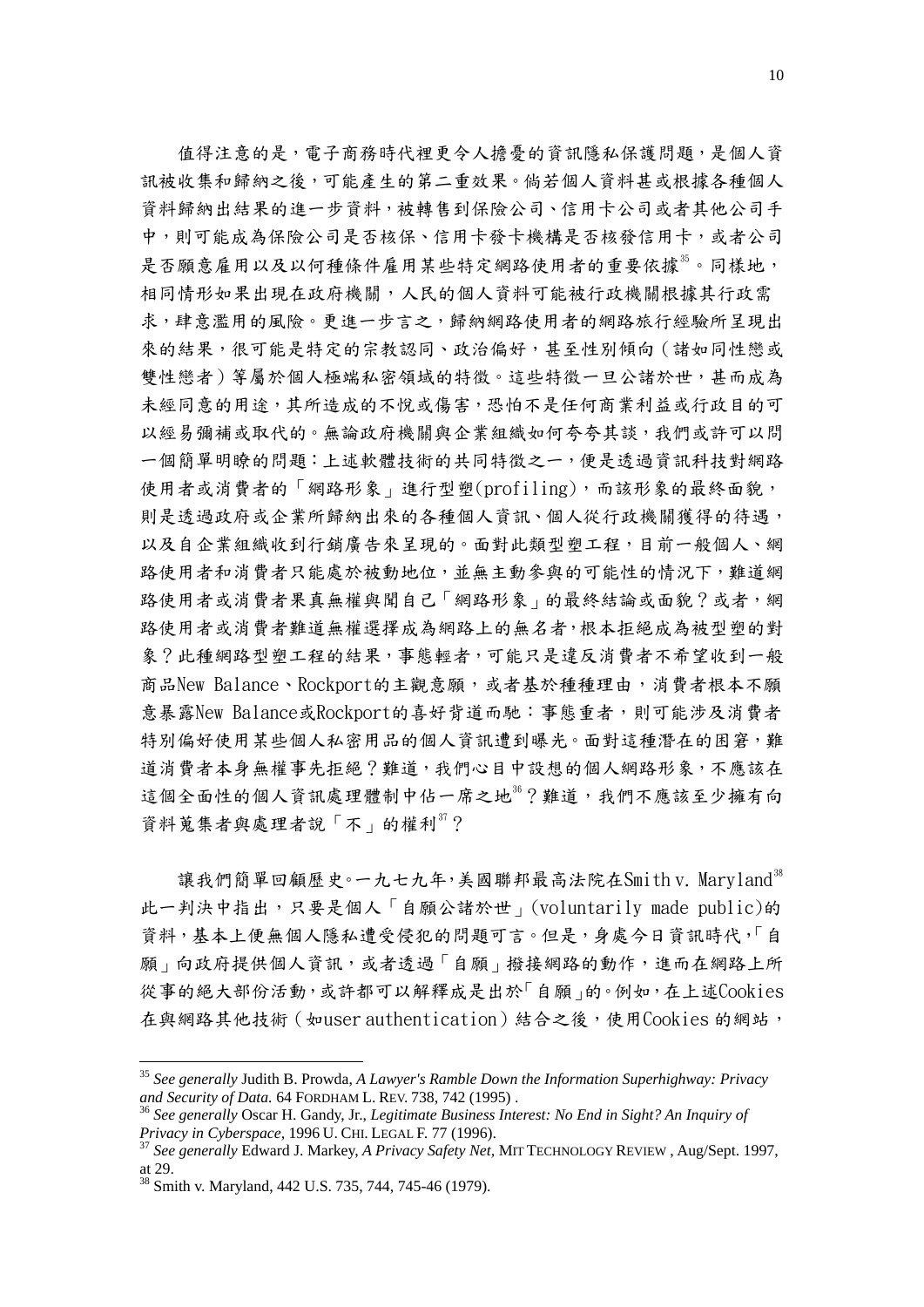對於該使用者出於自願的網路旅行經驗瞭若指掌:然而,相對於網路使用者而 言,或許是意味著以匿名方式自在周遊網站,不擔心任何副效果或干擾的可能 性,已經隨著Cookies 的盛行,大幅萎縮。網路使用者在網路上循何種路徑移動、 從事哪些類型網路行為,已經在不知不覺中暴一覽無遺。在這種即使是屬於「自 願」,但是卻根本「不知」自己的相關資料正在以各種形式進入不同資料庫的情 形下,本質上是否即明顯地以個人尊嚴與意願為依歸,毫無所謂的「自願」可言, 似乎是值得重新討論的。簡言之,此時此刻談論資訊隱私保護的問題,似乎必須 重新釐清所謂「自願提供個人資訊」的定義。

#### 肆、資訊使用與資訊隱私權保護的解決趨勢:規範架構的初

步分析

1

 本文此一部份簡要說明美國和歐洲這兩個主要電子商務市場對於資訊隱 私保護所採取的規範走向,以及其所面臨的問題,作為以下討論科技與法律整合 的資訊隱私規範架構之基礎。

一、資訊隱私保護的國際共識與美國法制的回應

 究其實際,遠自一九八○年代開始,國際間即對個人資料或資訊隱私的保 護,達成相當程度的共識,一九八〇年的OECD,以及一九八一年的Council of  $Europe$ , 在這方面均有所成 $39$ 。美國雖然在基本立場方面贊同OECD所提出的 Guidelines,但是至今卻始終未曾透過立法手段,制定任何全面性的個人資料保 護標準,而是透過針對特定對象個別立法的方式,建構資訊隱私保護法制<sup>[40](#page-10-1)</sup>。一 般而言,美國對於私領域的商業組織如何使用個人資訊,也是傾向於鼓勵產業自 律 (industry self-regulation)的態度,甚至直到電子商務市場興起之後,美 國政府在一九九七年所發表的全球電子商務架構(A Framework for Global

<span id="page-10-0"></span><sup>39</sup> *See* O.E.C.D., Recommendations of the Council Concerning Guidelines Governing the Protection of Privacy and Transborder Flows of Personal Data, O.E.C.D. Doc. C58 (Oct. 1, 1980), *reprinted in* 20 I.L.M. 422 (1981); Council of Europe, Convention for the Protection of Individuals with Regard to Automatic Processing of Personal Data, Jan. 28, 1981, Eur. T.S. No. 108, *reprinted in* 20 I.L.M. 377 (1981).

<span id="page-10-1"></span><sup>40</sup> *See generally* Robert M. Gellman, *Fragmented, Incomplete, and Disclosures: The Failure of Federal Privacy Regulatory Proposals and Institutions*, 6 SOFTWARE L. J. 199 (1993).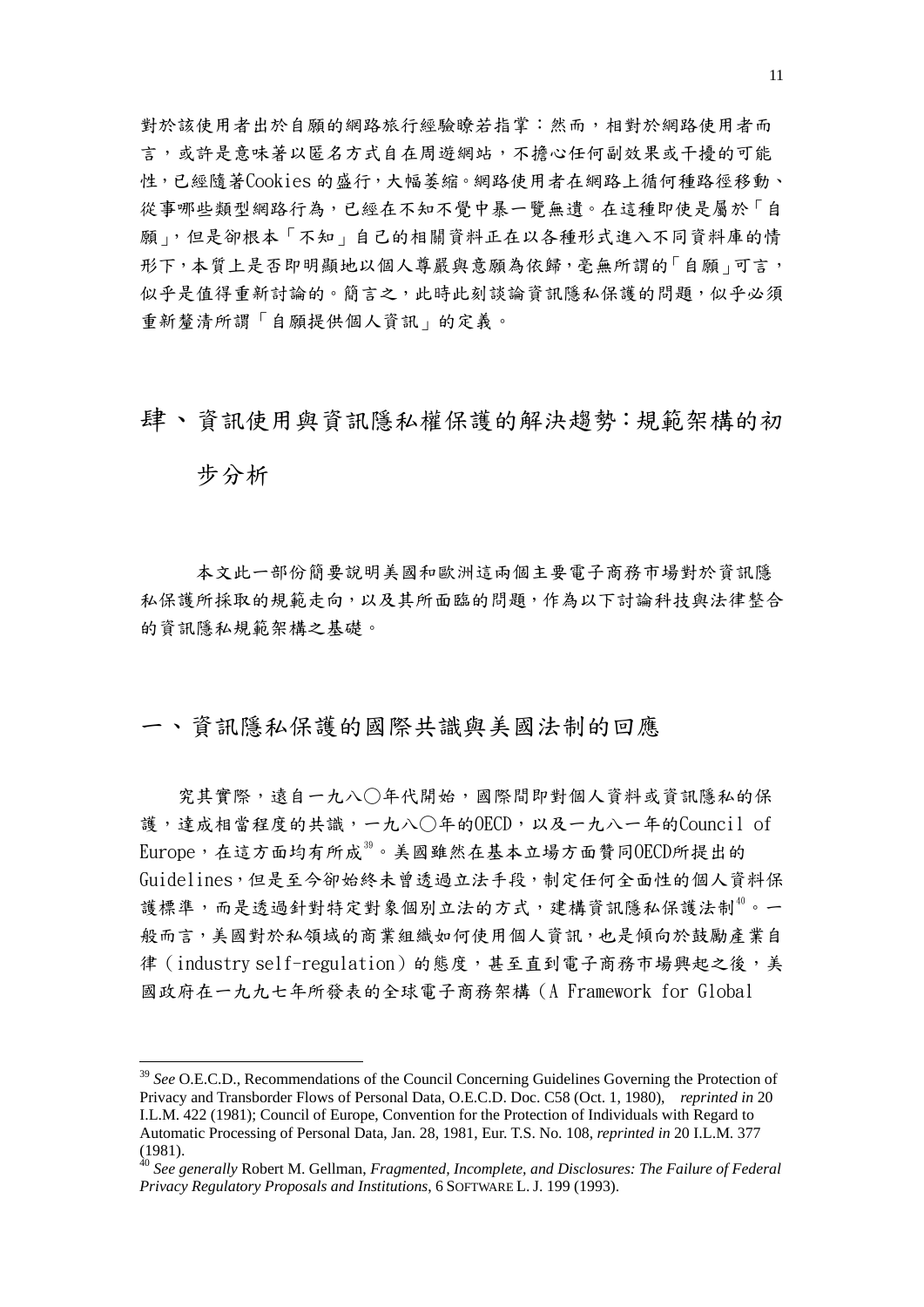Electronic Commerce),都依然採取此一立場<sup>[41](#page-11-0)</sup>。

然而,仔細探究之下,我們其實不難發現產業自律此一資訊隱私保護模式其 實面臨相當多的限制。首先,產業自律此一模式其實乃是預設隱私權保護所追求 的所有價值,均應能透過市場機制解決此一立場,然而,此一立場卻忽略了隱私 權的保護與參與式的民主體制乃是息息相關此一前提[42](#page-11-1)。換言之,偏好或容忍對 個人進行監視的體制,其實與極權體制無異。更重要的是,將個人資訊的保護交 給市場機制處理的結果,可能便是導致市場失靈的典型。一般而言,市場機制必 須在公開透明的情況下,方能有效運作,亦即個人必須能夠確認誰在蒐集使用其 個人資訊,可是,收集使用個人資訊的商業組織,卻通常自然傾向於將此模糊化, 而非透明化,導致個人無從真正自主控制其個人資訊的使用與流向。簡言之,所 謂個人資訊蒐集使用方式透明化,其實與商業組織藉由隱密方式蒐集使用個人資 料而獲取鉅額商業利益的經濟邏輯大相逕庭[43](#page-11-2)。無怪乎研究顯示絕大多數的產業 自律措施,都未能滿足資訊隱私保障的基本原則要求[44](#page-11-3)。

不過,同時值得注意的是,過去幾年來隨著電子商務活動的頻繁與備受矚 目,美國產業界的確對資訊隱私保護的問題與可行的實際措施進行了相當嚴肅的 討論,甚至藉此嘗試遊說國會採取產業自律的規範模式,甚至,對於本文以下所 述的的TRUSTe和BBBOnLine,美國商務部也視為在資訊隱私的保護方面,產業自 律有成的證據[45](#page-11-4)。然而,正如本文以下第伍部份所指出者,這些產業自律模式, 各自有其先天與後天方面的缺點,而其中最主要的問題,在於其雖然也強調必須 告知消費者其資料使用與處理方式,然而在全球性電子商務活動的架構下,無法 回答以下所討論的一九九五年歐盟個人資訊保護指令中所設定的標準,因而可能 導致未來全球性電子商務市場上,無法建立互不衝突的資訊使用和資訊隱私保護 架構。

二、一九九五年歐盟個人資訊保護指令的規範意涵

<u>.</u>

<span id="page-11-0"></span><sup>41</sup> WILLIAM J. CLINTON & ALBERT GORE, JR., A FRAMEWORK FOR GLOBAL ELECTRONIC COMMERCE (JULY 1, 1997). 42 *See, e.g.,* Paul Schwartz, *Privacy and Participation: Personal Information and Public Sector* 

<span id="page-11-1"></span>*Regulation in the United States*, 80 IOWA L. REV. 553 (1995); Spiros Simitis, *Reviewing Privacy in an* 

<span id="page-11-2"></span><sup>&</sup>lt;sup>43</sup> *See, e.g., Jerry Kang, Information Privacy in Cyberspace Transactions,* 50 STAN. L. REV. 1193, 1248 (1998); Paul Schwartz, *Privacy and the Economics of Personal Health Care Information,* 76 TEX. L. REV. <sup>1</sup> (1997). 44 *See generally* Joel R. Reidenberg & Paul M. Schwartz, *Legal Perspectives on Privacy, in*

<span id="page-11-3"></span>INFORMATION SOCIETY: LOOKING FORWARD, LOOKING BACKWARD (Mary Culnan & Robert Bies, eds., 1999).

<span id="page-11-4"></span><sup>45</sup> *See* Joel R. Reidenberg, *Restoring American's Privacy in Electronic Commerce,* 14 BERKELEY TECH. L. J. 771, 777 (1999).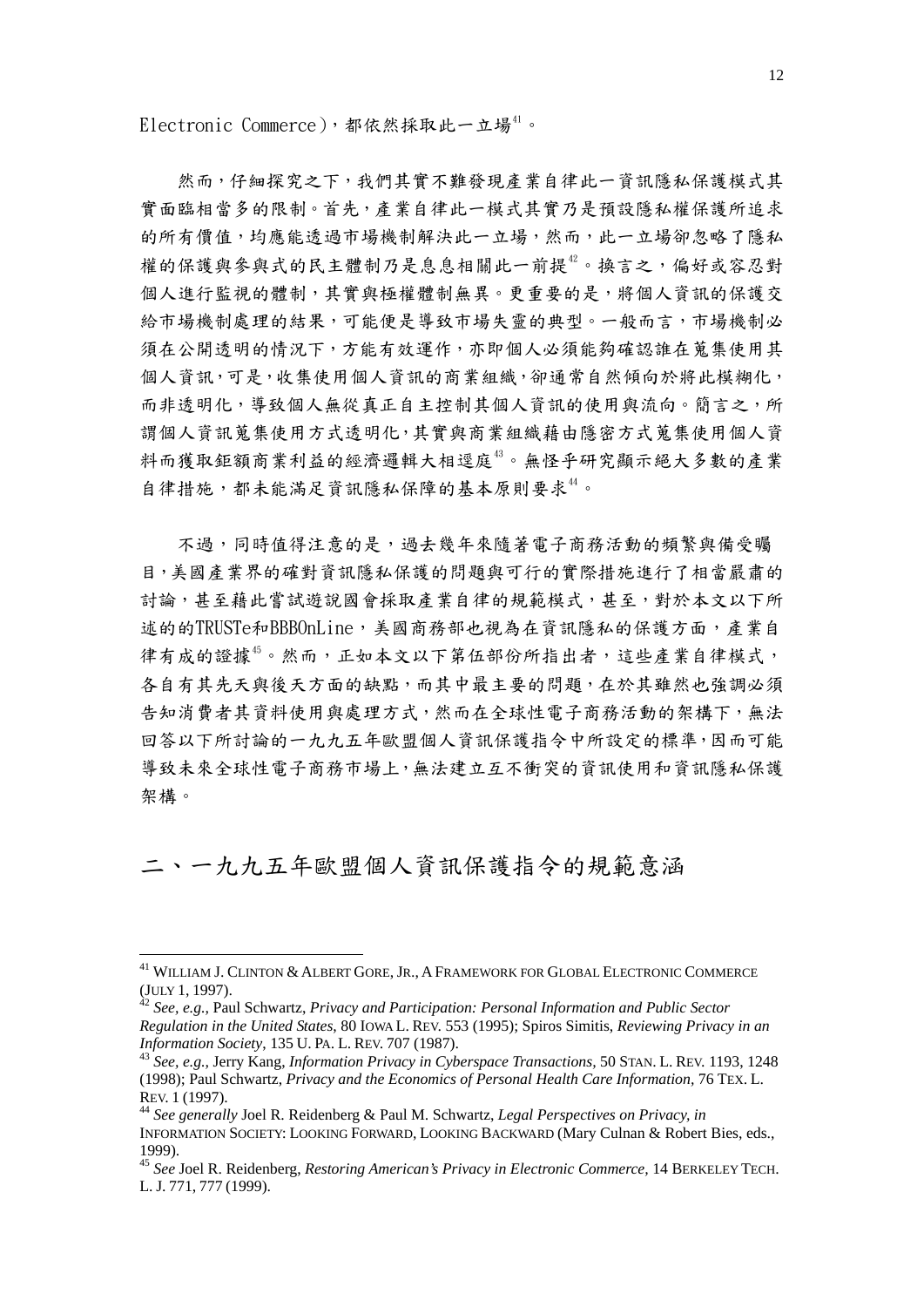遠自一九七○年代開始,歐洲各國針對電腦與資訊科技的使用所帶來的個人 資料使用與資訊隱私保護問題,即採取和美國截然不同的規範模式。一般而言, 歐洲對於資訊隱私保護議題所採取者,乃是以個人具有「資訊自我決定」

(information self-determination)的「權利」此一理論出發點,作為資訊隱 私保護的基礎,而非以市場機制作為解決之道"。最近二十年來,歐洲各國紛紛 以此為理論基礎,透過國內立法保障資訊隱私,乃不爭之事實,然而由於各國所 通國之國內法對於個人資訊隱私保護的標準多少有所歧異,也因此催生了一九九 五年的歐盟個人資訊保護指令[47](#page-12-1)。

 就對電子商務的發展可能發揮的影響力而言,此一歐盟指令的內容在資訊隱 私保護規範方面的國際性整合努力,特別值得注意。此一指令除了要求歐盟各國 同意有關個人資料處理及保護指令中,特別規定第三國的隱私權保護法制,若未 符合「適當」的標準(adequacy standard),則歐盟會員國為保護其人民之個人 資訊隱私,應該採取必要措施,防止個人資訊透過國際性網路移轉到該具有疑義 的第三國的規定[48](#page-12-2),已經導致美國和歐陸之間不斷針對兩方資訊隱私保護規範的 歧異進行磋商,期望能獲得折衷的結果[49](#page-12-3),以及兩者之間的規範歧異是否可能在 世界貿易組織 (World Trade Organization)內引發一場貿易大戰<sup>[50](#page-12-4)</sup>,特別受到 熱烈討論之外,歐盟這套鉅細靡遺的資訊隱私保護架構,仍然遺留了至少兩方面 的問題,值得觀察:首先,無論是在解釋或者執行方面,即使是在歐盟各國內部, 其不同內國規範與法律文化的差異性,對於跨國性電子商務市場的順利運作而 言,仍然留有相當的不穩定性。其次,就歐盟保護資訊隱私的規範性努力而言, 此一指令雖然具有極高的象徵性意義,但是不可否認的是此一指令自醞釀討論至 正式出現,花費超過五年的時間,而各國要將該指令的內涵全面具體化成內國法 律,其過程之冗長,可能超過五年,也幾乎可以想見,這對於強調速度的網際網 路發展(Internet Time)而言,是否會對資訊隱私的保護造成架空作用,也可 能是必須留意處理的延宕。

#### 三、小結:規範整合的未來

<span id="page-12-0"></span><sup>46</sup> *See generally* Fred H. Cate, *The EU Data Protection Directive, Information Privacy, and the Public Interest,* 80 IOWA L. REV. 431 (1995).<br><sup>47</sup> Council Directive 95/46/EC of the European Parliament and of the Council of 24 Oct. 1995 on the

<span id="page-12-1"></span>Protection of Individuals with regard to the Processing of Personal Data and on the Free Movement of Such Data, 1995 O.J. (L281) 31 (Nov. 23, 1995).

<sup>48</sup> *See generally* Council Directive 95/46/EC, 1995 O. J. (L.281) 31.

<span id="page-12-3"></span><span id="page-12-2"></span><sup>49</sup> *See generally* Edmund Andrews, *Europe and U.S. Are Still at Odds over Privacy,* THE NEW YORK

<span id="page-12-4"></span><sup>&</sup>lt;sup>50</sup> See generally PETER SWIRE & ROBERT LITAN, NONE OF YOUR BUSINESS: WORLD DATA FLOWS, ELECTRONIC COMMERCE, AND THE EUROPEAN PRIVACY DIRECTIVE 188-96 (1998).<br><sup>51</sup> Joel R. Reidenberg & Paul M. Schwartz, Data Protection Law and Online Services: Regulatory

<span id="page-12-5"></span>Responses (Eur. Comm. 1998), 153-54147, *available online at* 

<sup>&</sup>lt;<http://europa.eu.int/comm/dgt15/en/media/datapro/studies/regul.pdf>> (visited March 25, 1999).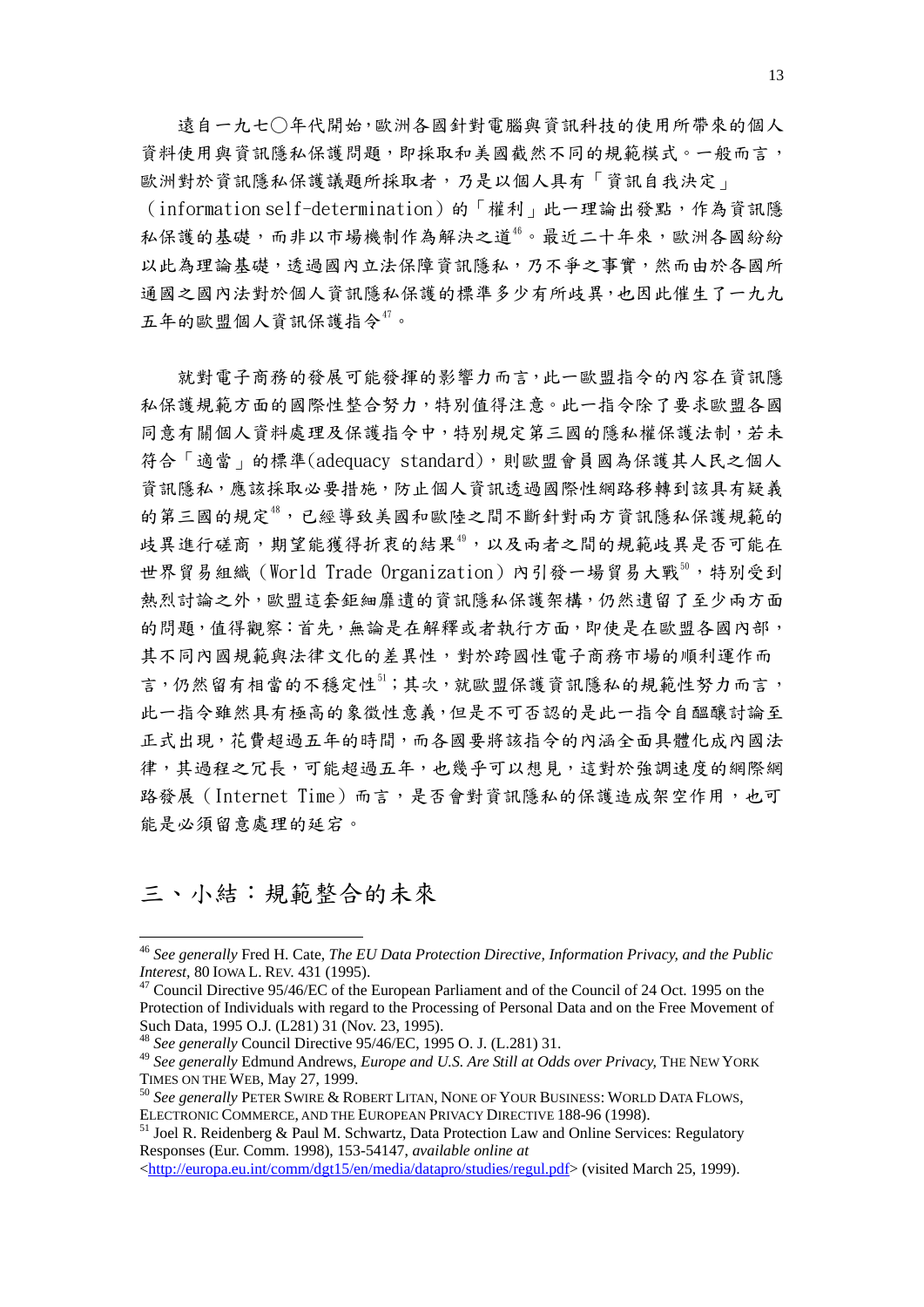從本文以上敘述中,我們不難發現的是,雖然美國嘗試以產業自律作為資訊 隱私保護的主軸,但是終究還是認識到政府無法脫卸全部的規範與保護責任<sup>[52](#page-13-0)</sup>, 否則市場機制仍然可能對資訊隱私的保護造成一定程度的扭曲。而歐洲的經驗, 則告訴我們內國立法措施似乎也不是解決資訊隱私保護問題的根本之道,因此, 我們是否應該嘗試建構一套整合科技運用與法律保障的資訊隱私保護機制,以及 此一規範架構能否以比較有效率的方式,處理資訊隱私的保護問題,便變得格外 具有討論的價值。

### 伍、 最滴規範模式出現的可能性:科技功能與法律

## 機制的整合?

 本文此一部份嘗試探討的是科技與法律兩者如何進行整合,以建構出資訊隱 私保護的最適解決模式。

#### 一、科技與法律整合的路徑

1

 資訊科技對於個人資訊隱私的保護形成莫大挑戰的現象,所涉及的根本問 題,或許不僅僅是「誰擁有資訊」(Who Owns Information?)這樣單純的爭議而 已,而是在於資訊科技的運用,相當程度改變了個人自我實現與自我定位的方 式,也深刻地影響到個人與個人之間,以及個人與群體之間的互動關係。歸根究 底,要解開資訊科技與個人資訊隱私之間的重重糾葛,關鍵根本在於我們對「個 人」與「社會」二兩者採取何種觀點33。具體地說,有關個人資訊隱私保護的解 答,牽涉到的是,以新興網路世界作為主幹建構起來的資訊社會,我們當賦予何 種意義,以及抱持何種態度,終究不是一個容易回答的問題。然而,當我們來到 網路世界,至少希望在現實世界裡所享有的個人資訊隱私保障,不至於落空。在 此一期待下,應該如何看待這個時代特有的個人資訊隱私保護問題?

 誠如美國著名的博播法與資訊法學者Katsh所言:未來隱私的關切重心,將 是依遵在如何保持資訊流通高度順暢以及人我之間壁壘的觀念如何界定這兩者 之間不斷游移,尋求平衝點。可以預見的是,維護個人資訊隱私將是相當艱鉅的

<span id="page-13-0"></span><sup>52</sup> *See, e.g.,* Steven Lohr, *Online Industry Seizes the Initiative on Privacy,* THE NEW YORK TIMES ON THE WEB, October 11, 1999.<br><sup>53</sup> *See generally* Robert C. Post, *The Social Foundations of Privacy: Community and Self in the* 

<span id="page-13-1"></span>*Common Law Tort, in* ROBERT C. POST, CONSTITUTIONAL DOMAINS: DEMOCRACY, COMMUNITY, MANAGEMENT 51 (1995). *See also* ROBERTO UNGER, SOCIAL THEORY: IT'S SITUATION AND ITS TASK 1-26 (1987).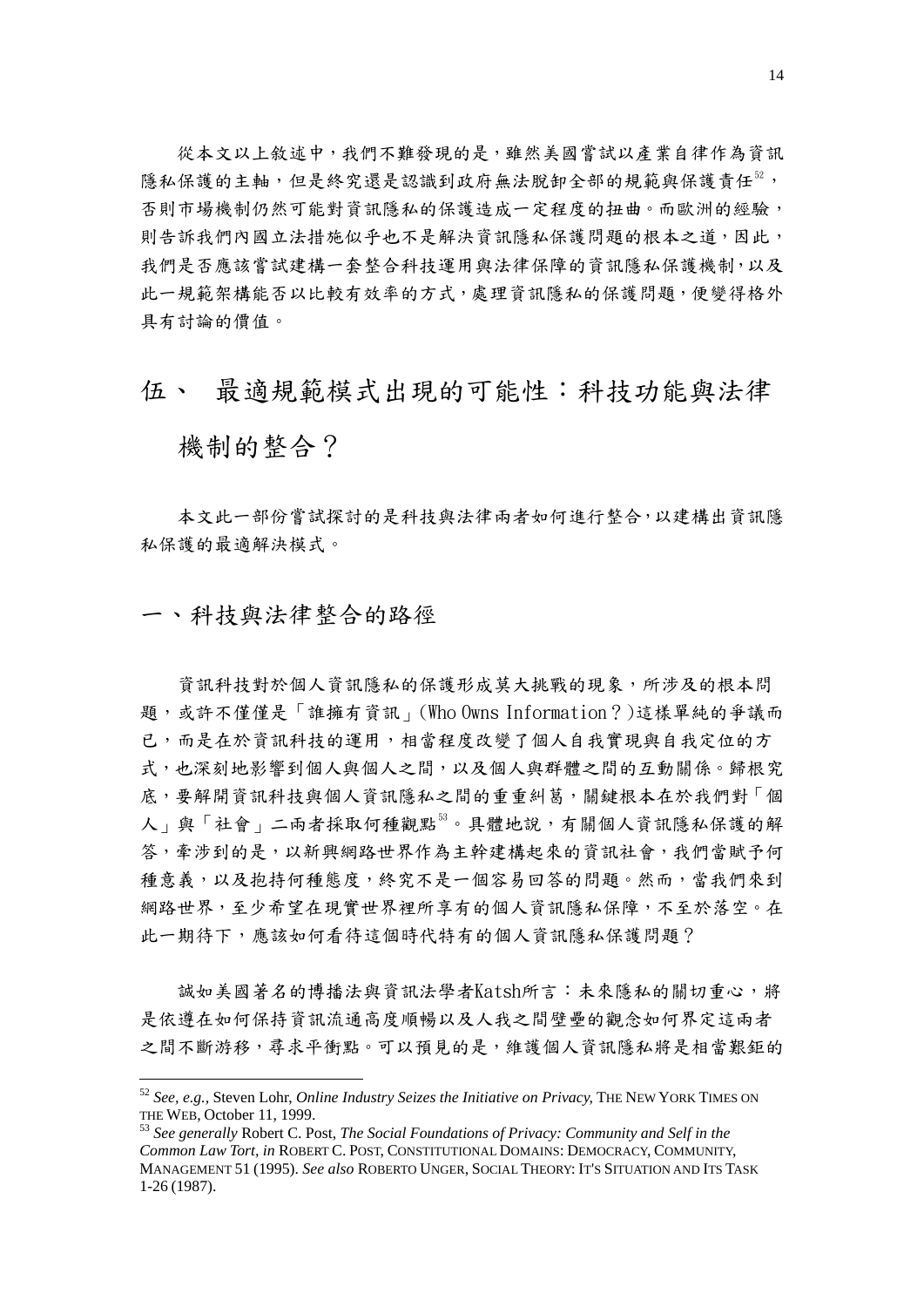任務,即使並未完全準備就「到底我們是誰」這個問題向資訊科技讓步。不過, 可以預測到的是,生活在網路世界裡的個人,或許能夠因為資訊科技的衝擊,獲 得更多關於「我們到底是應該是誰」的嶄新觀點<sup>[54](#page-14-0)</sup>。那麼,這些嶄新的觀點,將 以何種方式幫助我們紓解資訊隱私的焦慮?我們所需要的,究竟是透過完善的市 場機制規範個人資訊的利用,抑或是更多的政府介入進行管制,還是唯有更多的 網路知識啟蒙,才足以解決個人資訊遭到浮濫蒐集與處理的問題?如此看來,資 訊科技本身,會不會是最終的答案所在?如果我們選擇以資訊科技作為解決資訊 隱私焦慮的主導力量,會不會引來無窮盡的網路科技諜對諜遊戲?

當試解答此一問題時,所要面對的最大困難,在於電腦資訊科技發展一日千 里的現狀。究諸實際,誰也無從預測明天將會有何種能力卓越的資訊科技出現, 進而對個人資料的處理造成革命性的影響;此一附隨於資訊科技的高度不確定 性,將使得資訊隱私保護法制的建構,更為艱鉅。筆者認為,這個時代的個人資 訊隱私保護的問題,究竟應該透過何種方式獲致解答方式方屬適切,本質上並非 全屬「對」與「錯」的爭論,而是人類社會整體考量未來資訊科技的各種糾結甚 深的利益之後,必須面對的「抉擇」。從過去法律規範科技,不但緩不濟急。而 且窘態畢露的經驗來看,幾個不具法律強制性的可能途徑。相當程度而言或許是 資訊時代個人隱私保護問題的答案所在。首先,透過產業本身的自律或自我規範 手段,保護網際網路時代的資訊隱私,雖非最佳的選擇,但是或許仍能發揮一定 程度的效果,不必斷然捨棄。如前所述,資訊科技結合一定程度的市場機制,也 是資訊隱私規範架構發展的另一重要走向。以TRUSTe此一組織為例,TRUSTe乃是 一個由網路上知名的電子開拓基金會(Electronic Frontier Foundation,EFF) 支持,在網路上核發標籤進行認證的組織。其主要作用在於透過嚴格程序決定網 站的隱私權保護程度之後,進而核發不同標誌解釋網站處理網路使用者或潛在消 費者隱私保護的方式,同時設定複雜的監督機制防止網站在隱私權保護政策上作 弊,以維護其作為一個認證組織的公信力。不過,同時值得注意的是,以目前美 國電子商務市場上使用TRUSTe的狀況來看,普遍而言並非理想,甚至,使用TRUSTe 的知名公司中,GeoCities甚至成為第一個被聯邦貿易委員會列為調查是否濫用 消費者資料的對象[55](#page-14-1)。

 其次,鼓勵網路使用者或消費者透過自行使用自助式科技(self-help technologies)的輔助,反制侵害個人資訊隱思的資訊收集行為,也是相當值得 考慮的解決途徑之一。這也就是網路世界個人資訊隱私保護的「諜對諜」現象。 舉例而言,Netscape 在 Netscape Navigator 3.0 的 Network Preferences/Protocols Menu 中,便已經加入了讓使用者選擇該瀏覽器偵測到 任何網站送進來的 Cookies 時,立即對使用者發出警告的功能。除此之外,許多

<span id="page-14-1"></span><span id="page-14-0"></span><sup>54</sup> *See generally* M. ETHAN KATSH, LAW IN A DIGITAL WORLD 236 (1995). 55 *See* In re GeoCities Decision and Order , F.T.C. Docket No. C-3850, *available online at* <[http://www.ftc.gov/os/1999/9902/9823015d&o.htm>](http://www.ftc.gov/os/1999/9902/9823015d&o.htm) (visited March 29, 1999).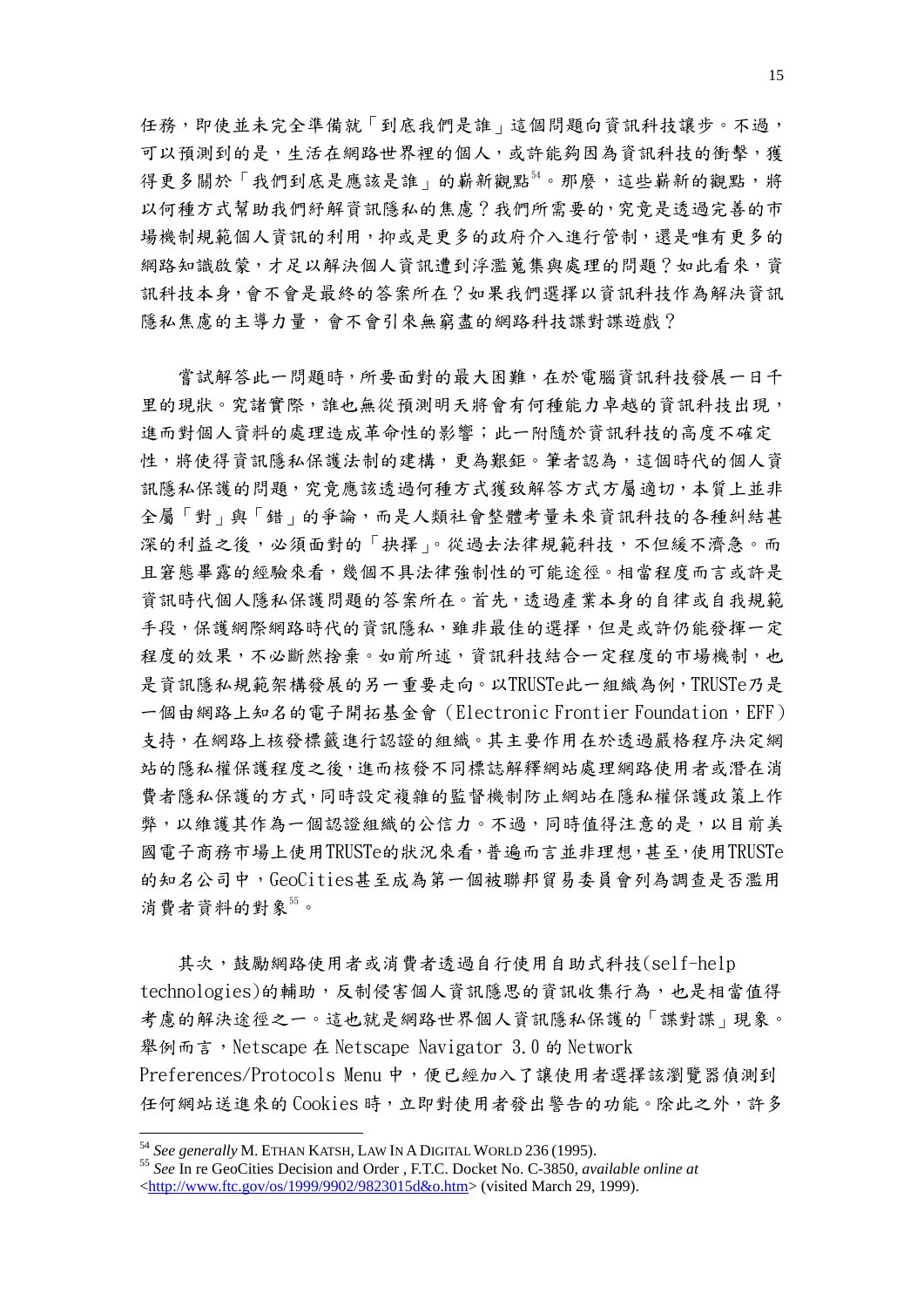網路軟體公司也研究發展出反制 Cookies 的對抗軟體如 Internet Fast Forward 、Web Filter、NSClean32 等。甚至,網路使用者可以透過其他資訊科 技的輔助,以匿名方式從事網路活動。在此一匿名方式下,其所進入的網站所蒐 集到的個人資料,對於商業用途而言,往往是無甚用處的;透過此一類型的科技 輔助方式,網路使用者便可以在不虞網路活動受到監視、個人隱私遭侵犯的條件 下,從事網路活動。

再者,所謂隱私設定平台 (Privacy Preference Platform, P3P), 也是目 前極受矚目的賦予消費者自主選擇權的網路隱私權保護機制。P3P此一平台技術 的設計理念,乃是建立一套隱私權保障程度加註的通訊標準,一方面讓網路使用 者可以依循這套通訊標準設定自己的隱私權保護偏好,更重要的是,另一方面也 透過這套通訊標準,讓網路使用者的瀏覽器或者應用軟體,得以和網路使用者或 潛在消費者想要進入瀏覽的網站自動進行溝通與諮商,兩方均可明確表達網路使 用者和網站的資料,以及充分尊重網路使用者自我保護隱私權的偏好和進入網站 瀏覽當時的自主選擇權[56。](#page-15-0)雖然PSP在出現數年之後,目前仍然未能在產業界達成 技術共識,和全面普及化的目標仍有一段距離,甚至有專利授權的複雜問題必須 一併處理後方能全面普及化,然而諸如此類的隱私權保護機制,如能在市場上因 為需求的增加而發展與強化,則隱私權保護的問題未必要訴諸政府的管制或者產 業的自我規範,反而能夠以更有彈性的方式隨網路科技的發展而調整,不失為電 子商務活動管制者在法律之外值得考慮採行的方向。

仔細觀察這個現象,我們似乎不難發現:「資訊科技」本身,極可能是目前 解決個人資訊隱私保護難題可行的途徑之一。這個以資訊科技對抗資訊科技的途 徑,也可能是在資訊科技日新月異的今日,解決資訊隱私保護問題最為直接而有 效率的方式。換言之,以目前新興資訊科技發展趨勢看來,資訊安全和隱私保護 的課題相當程度而言將有訴諸科技解決之必要『。帶著對網路生活和電子商務的 無限期待來到網路世界尋找另一種社會生活形態的我們,在引頸期盼未來資訊生 活美景之際,或許更應該同時體認到資訊科技的不斷創新,無非是督促我們一再 深思身處其中的社會是否合理,所依循的遊戲規則是否符合多數人的需要和容忍 程度38。如此說來,或許回到原點,重新省視現實世界與網路世界兩個社會的運 作邏輯,以及目前所面臨的資訊世紀所引起之人我關係變遷出發,才是我們拾以 個人自主與身份認同為核心的個人尊嚴,解決資訊隱私焦慮的第一步,也可能是 電子商務活動能夠吸引更多網路使用者,達到活絡電子商務市場的根本方式之一 [59](#page-15-3) 。

<span id="page-15-0"></span><sup>56</sup> *See* Federal Trade Commission, Public Workshop on Consumer Privacy on the Global Information Infrastructure, F.T.C.Project P954807, at 79-90 (June 4, 1996) (statement of Paul Resnick, AT&T). 57 William A. Hodkowski, *The Future Of Internet Security: How New Technologies Will Shape The* 

<span id="page-15-1"></span>*Internet And Affect The Law*, 13 COMPUTER & HIGH TECH. L. J. 217 (1998).<br><sup>58</sup> *See generally* Lawrence Lessig, *Reading the Constitution in Cyberspace,* 45 EMORY L. J. 869 (1996).

<span id="page-15-3"></span><span id="page-15-2"></span><sup>59</sup> A. Michael Froomkin, *Flood Control On The Information Ocean: Living With Anonymity, Digital Cash, And*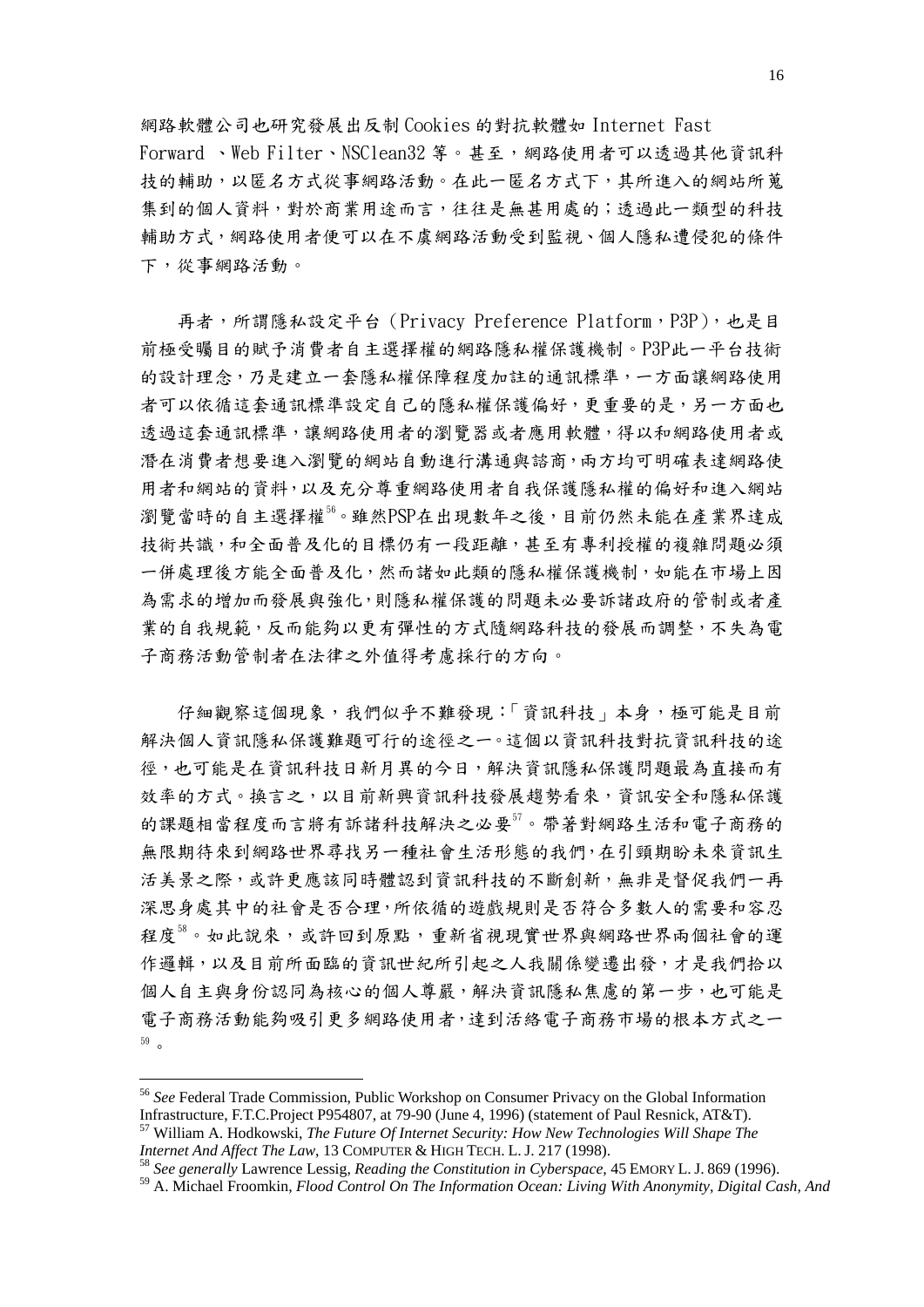### 二、自主契約模式在資訊隱私規範架構中的角色與限制

 再者,和上述兩種取向可以同時運作不悖的,是透過契約機制的運作,規制 個人資訊的蒐集、使用與流通程度,也就是將個人資訊隱私保護的問題,交由「自 願的市場行為」本身,決定其最適當的保護程度(the optimal level of protection)。例如The New York Times以及Wired雜誌,即是要求網路使用者提 拱某些個人資料,以換取進入其網站從事測覽或閱讀行為的許可。在此種運作邏 輯下的個人資料蒐集方式,網路使用者可以理解到自己的個人資料是具有經濟價 值的,至於是否願意透過提供個人資料的方式換取利益,則是由網路使用者個人 本身自行衡量利害得失後決定之。轉換成法律的思考來談,這個個人資訊隱私的 規範模式,是一種將個人資訊隱私決定權交回網路使用者個人手中的「契約」取 向。在此一契約規範模式下,使用Cookies 以及相關個人資料蒐集技術的網站, 在蒐集網路使用者個人資料之前,必須事前明白告知網路使用者,網站所使用的 資訊科技、使用此等資訊科技的目的,以及其透過此一資訊科技所蒐集到的個人 資訊,會做何種用途的處理;個人在獲取充分資訊的前提下,自行決定是否願意 暴露自己的資訊隱私。不過,從另一個角度來看這個契約模式,可以預見的是並 不全然能夠說服所有倡導個人資訊隱私保護的人。如前所述,由於個人資訊隱私 涉及個人尊嚴完整性的根本問題,正如同透過市場機制解決性交易或者器官買賣 的問題,往往遭到高度質疑一般<sup>[60](#page-16-0)</sup>,倡言以市場機制解決關乎個人自主性與個人 身分認同的資訊隱私保護問題,其遭遇反對的可能性,是不難預期的。

在此一理解下,我們甚至不難發現上述契約模式可議之處,可能在基本上已 經假設了網路使用者是在完全「自願」的情況下,提供個人資料的前提,但是, 不幸的是,衡諸實際技術狀況,網路使用者很可能並不是真正「自願」提供個人 資料的。試想,一旦拒絕提供個人資料給某一特定網站時,結果通常是無法換取 進入該網站 (例如無法閱讀芝加哥論壇報)的權利, 在這種遊戲規則下, 事實上 網路使用者並沒有真正的選擇可言。換言之,假使未來網路上所出現的主導模式 是此種契約規範模式,對於絕大多數的網路使用者而言,提供詳細的個人資料很 可能成為從事網路活動的「必要之惡」,而不是真正獲得更多的選擇自由。而所 謂的「自願」,也很可能是一種「被迫的自願」,以及此一契約模式應該如何修正, 很可能值得重新檢討與進一步精緻化。同時,從這個角度來看個人資訊隱私保護 的問題,最具體的改革可能是現實世界裡慣常使用的「告知後同意」(informed consent)方式,亦即在資訊充分揭露的前提下,事前先行告知網路使用者可以選

<span id="page-16-0"></span>*Distributed Databases,* 15 J. L. & COMMERCE 395 (1996).<br><sup>60</sup> *See e.g.,* MARAGARET JANE RADIN, CONTESTED COMMODITIES: THE TROUBLE WITH TRADE IN SEX, CHILDREN , BODY PARTS AND OTHER THINGS (1996).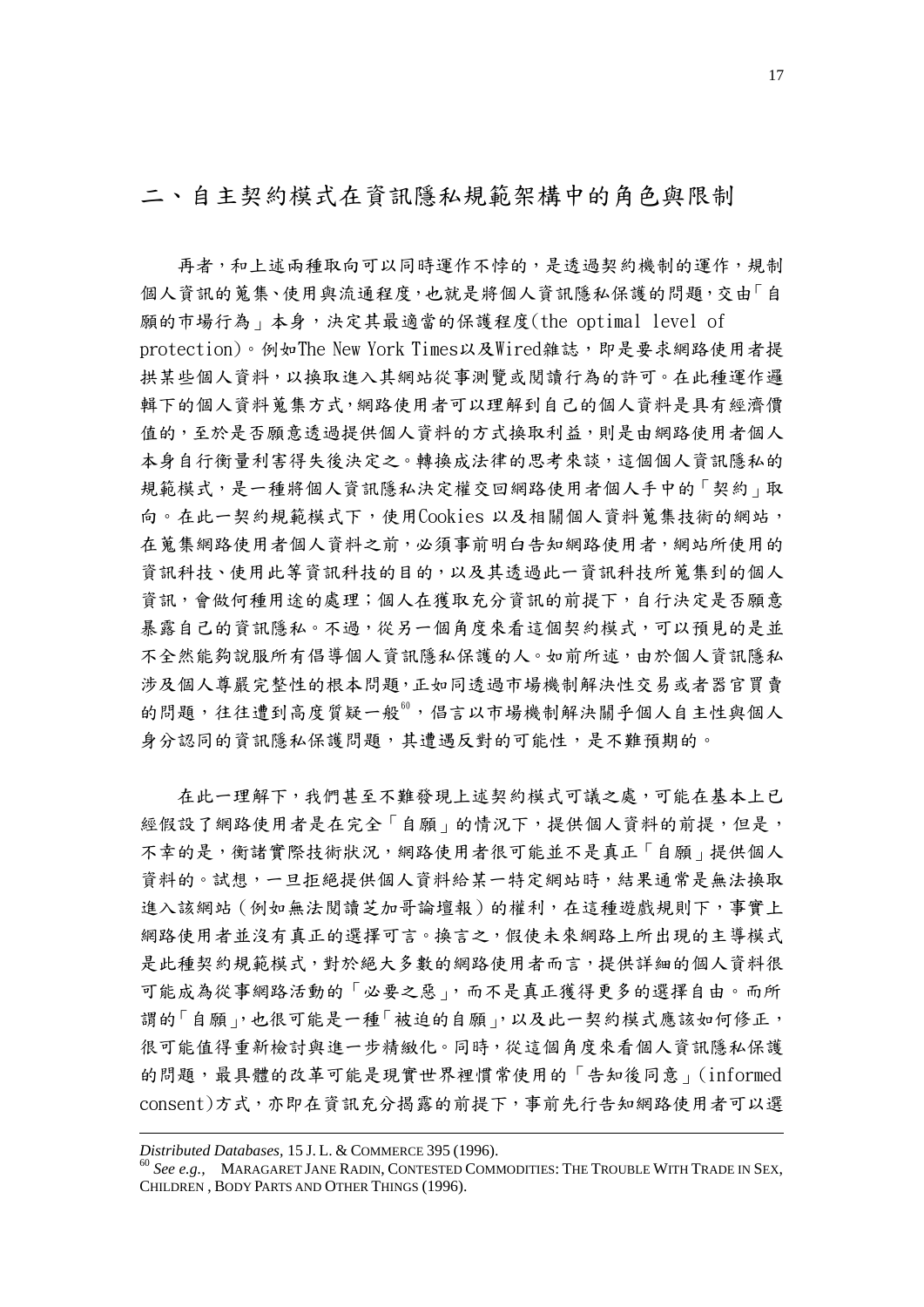擇禁止資料蒐集者將其個人資料移轉給第三者使用,否則蒐集者將該個人資料作 進一步處理的模式(the opt-out approach)應作某程度的修正。由於上述個人資 訊處理模式,是以資料蒐集者可以散布網路使用者個人資料為原則,對於網路使 用者與消費者的保護似嫌未臻周延。衡量個人相對於政府機關與企業組組兩者的 談判與對抗實力,顯然處於弱勢的事實,在立法方面似乎應該以法律禁止資料搜 集者將個人資訊移作他用為原則,其資料被告知移作他用的可能性後,個人自願 選擇加入成為第三者資料蒐集或廣告對象處理模式(the opt-in approach),為 比較可取的個人資訊隱私保護制度建構方向。簡言之,當個人決定不願意成為當 今資訊社會中被型塑形象的對象時,至少應該賦予個人此一「逃出資訊社會牢籠」 [61](#page-17-0)的權利。而以資訊科技和法律互相整合的規範架構,協助我們掌控資訊隱私的 科技,其實便是在扮演將opt-in的資訊隱私保護模式全面系統化的角色。

最後,如前所述,有關個人資訊隱私保護課題的討論,事實上涉及的是國際 性法律整合的高難度任務<sup>[62](#page-17-1),</sup>以網際網路跨越國界的特性來說,各國理念各異、 程度不同的隱私權保護法制之間如何互相整合,其莫衷一是不難想像。尤其在一 九九五年,歐盟各國同意有關個人資料處理及保護指令中,特別規定第三國的隱 私權保護法制,若未符合「適當」的標準(adequacy standard),則歐盟會員國 為保護其人民之個人資訊隱私,應該採取必要措施,防止個人資訊透過國際性網 路移轉到該具有疑義的第三國的規定<sup>[63](#page-17-2)</sup>。對於其他非歐盟會員國所產生的衝擊, 更加凸顯這個國際性的法律整合工程的艱鉅與重要性。尤其值得深入考量的是, 雖然任何保護個人資訊隱私的法律,手段以及任何整合不同資訊隱私保證法制的 工程,或多或少必須透過國家強制力達成其任務。可是,在去中心化 (decentralized)為特質的多元(diversified)網路世界裡,來自現實世界的國 家,在規範網路世界方面所扮演的角色,卻是極端游移不定的,因而,國家立法 規制網路世界秩序的有效性,也往往備受質疑<sup>[64](#page-17-3)</sup>;同樣地,有關個人資訊隱私保 護的立法規範工作,勢必也逃不掉這個問題,在此一現狀下,網路公民和各國政 府應該以何種態度面對本文一所討論的個人資訊隱私保護議題,以協力建構合理 的網際網路規範和具有正當性的資訊隱私保護法制,恐非率爾即可定論的。相反 的,來自於現實世界的政府,在嘗試規範個人資訊的蒐集和處理時,需要的可能 是適更多的耐心觀察與虛心學習,多方面了解資訊科技的潛力與資訊市場運作的 邏輯,方不至於設計出捉襟見肘、貽笑大方的法律制度。從這個角度來看個人資 訊隱私保護的課題,或許我們是應該以資訊科技為師[65](#page-17-4)。帶著無限期待來到網路

<span id="page-17-0"></span><sup>61</sup> *See generally* Alan Wexelblat, *How Is NII Like Prison?, available online at*

<sup>&</sup>lt;http://wex.www.media.mit.edu/people/wex/panoptic~paper.html>(visited Sept. 5, 1998).

<span id="page-17-1"></span><sup>&</sup>lt;sup>62</sup> See generally Robert Gellman, *Conflict and Overlap in Privacy Regulation: National International, and Private, in BRAIN KAHIN & CHARLES NESSON, BORDER IN CYBERSPACE 255 (1997).* 

<span id="page-17-3"></span><span id="page-17-2"></span><sup>&</sup>lt;sup>63</sup> See generally Council Directive 95/46/EC, 1995 O. J. (L.281) 31.<br><sup>64</sup> See generally David G. Post. Anarchy. State, and the Internet: An Essay on Law-Making in *Cyberspace,* 1995 J. ONLINE L. Art. 3, *available online at* <http://www.law.cornell.edu//~jol>(visited Sept. 14 1998).

<span id="page-17-4"></span><sup>65</sup> *See generally* Lawrence Lessig, *Constitution and Code,* 27 CUMB. L. REV. 1 (1997).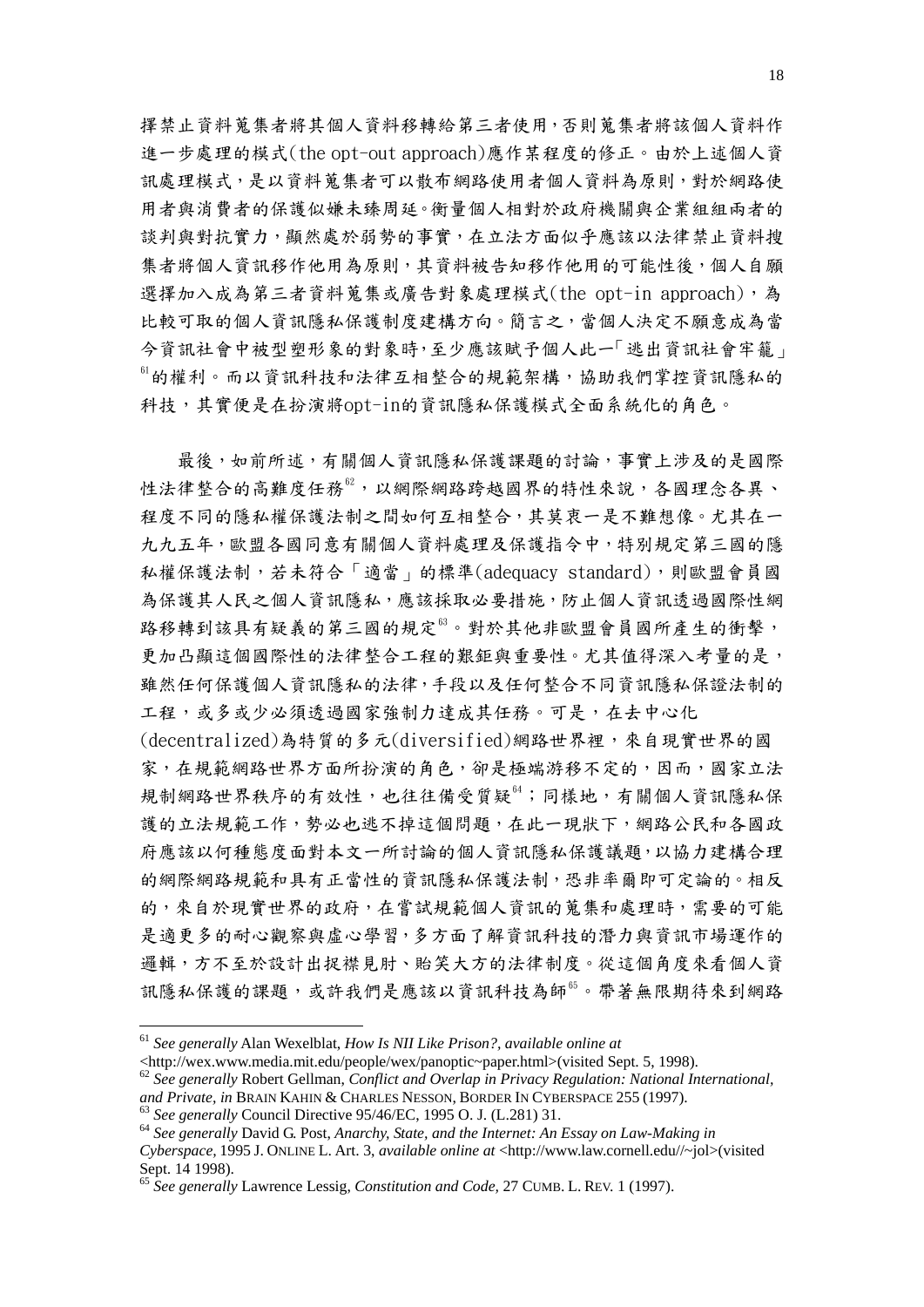世界尋找另一種社會生活形態的我們,在引頸期盼未來資訊生活美景之際,或許 更應該同時體認到資訊科技的不斷創新,無非是督促我們一再深思身處其中的社 會是否合理,所依循的遊戲規則是否符合多數人的需要和容忍程度,以及思索以 保障人民基本權利為最終依歸的憲法,如何能在不同的空間中,仍然同樣具有恆 常不變個最高價值[66](#page-18-0);如此來說,或許回到原點,重新省視現實世界與網路世界 兩個社會的運作邏輯,以及我們目前所面臨的資訊世紀所引起之人我關係變遷和 社會價值重塑出發,才是我們重拾以個人自主與身份認同為核心的個人尊嚴,解 決資訊隱私焦慮的第一步 $^{67}$  $^{67}$  $^{67}$ 。

## 三、資訊隱私權市場化的危機

不可否認的是,討論網際網路時代的資訊隱私權保護問題,我們所面對的是 一個歐威爾(Orwell)和亞當·斯密(Adam Smith)相遇的局面。換言之,無論 是強調科技保護模式或契約模式,政府管制和市場機制兩者究竟應該扮演怎樣的 互動角色,才有助於最適規範模式的出現與運作,其實是無法規避的核心問題之 一。首先,創造出一個隱私權市場的理念,讓個人資訊具有商品化意義的結果, 可能會製造出一種令人感到舒適的假象,但是卻可能因而犧牲「充分告知」此一 資訊隱私保護的基本要件。其次,談判力量不平等此一問題,也是亟待克服的。 尤其是資料蒐集與處理如果逐漸形成寡占市場的樣態時,同時便是意味著個人在 這個市場上的選擇十分有限。如果你不喜歡市場上的廠商所提供的條件,你也無 其他選擇,尤其當這些廠商所處理的個人資訊,是個人經營日常生活所需的必要 資訊(例如信用評等資訊)時,個人將會更顯得無處可去。

 換言之,在隱私權市場的架構下,經濟能力不佳的個人往往處於劣勢,而個 人和組織之間的不對稱關係,無可避免地會導致個人資訊市場失靈的問題出現, 最極端的結果,便是隱私權市場的理念導致隱私保護的架構裡出現等級的結果, 亦即有所謂以較佳經濟或談判能力取得第一流隱私權保護者,同時有些人不可避 免地要成為次等公民的問題必須解決。因此,十分清楚的是,隱私權市場很可能 並未能使法律保護規定和政府監督變得無關緊要。隱私權市場顯然無法讓個人在 和足智多謀的資訊蒐集處理者進行抗衡時,取得任何優勢[68](#page-18-2)。雖然以上所述隱私 權市場可能出現的失靈問題,不見得便意味著我不應該,甚或應該被禁止,用我 的個人資訊去交換網際網路上的金錢利益或者其他服務,然而,此一市場失靈問 題,的確是象徵危險信號的紅旗,給了政府介入隱私權市場運作的說理基礎,至

<span id="page-18-0"></span><sup>&</sup>lt;sup>66</sup> See generally Lawrence Lessig, *Reading the Constitution in Cyberspace*, 45 EMORY L. J. 869 (1996). <sup>67</sup> See also generally MARK STEFIK, THE INTERNET EDGE: SOCIAL, TECHNICAL AND LEGAL

<span id="page-18-2"></span><span id="page-18-1"></span>CHALLENGES FOR A NETWORKED WORLD (1999). 68 *See generally* ANDREW SHAPIRO, THE CONTROL REVOLUTION: HOW THE INTERNET IS PUTTING INDIVIDUALS IN CHARGE AND CHANGING THE WORLD WE KNOW158-65 (1999).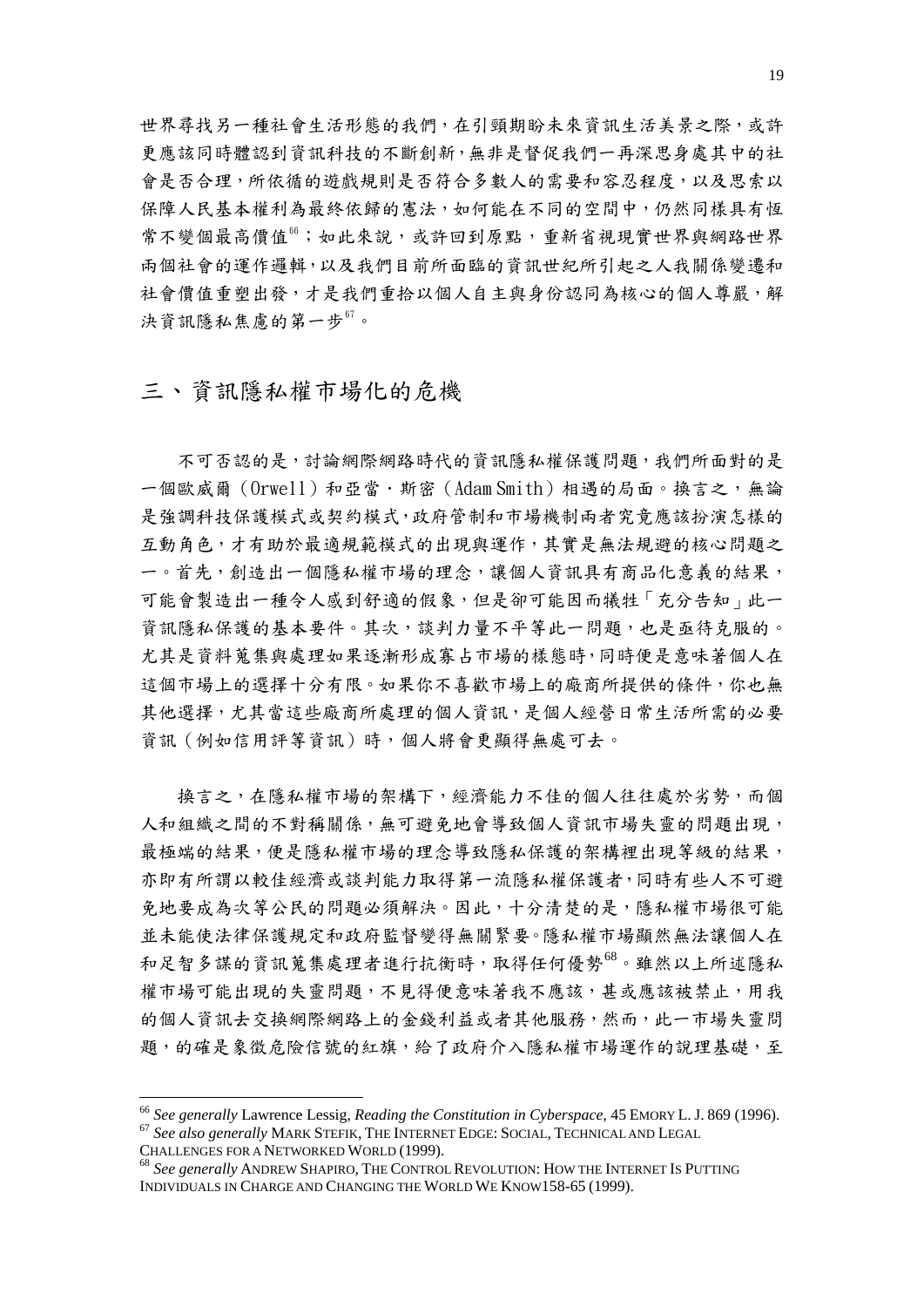於政府如何介入,介入時應該選擇哪些手段進行管制,方有助於實現「不受監視 的個人尊嚴」和「個人自主選擇」這些資訊隱私保護的核心理念,恐怕仍將是頗 費思量的問題。

四、台灣資訊使用與資訊隱私權法制的重構之路:初步建議

之提出

1

 台灣在資訊使用與資訊隱私保護制度方面,雖非無法可循,但是,電腦處理 個人資料保護法實施以來成效有限,是不爭的事實,同時,該立法本身目前是否 仍然能夠滿足電子商務時代的資訊隱私保護需求,也相當值得質疑<sup>80</sup>。究諸實際, 相對於網路科技發展的速度,政府透過法律之執行直接進行管制的適當性和其所 能發揮的效用,未必令人滿意,另一種可能的機制,亦即透過產業本身進行自我 規範或自律,似乎亦非徹底解決之道,尤其是在網路上從事電子商務行為的商業 組織短期之內是否能夠體認到透過自我規範方式保護消費者隱私,長期而言亦屬 對於其經濟利益的提升最有正面意義的方式,仍有極大疑問。而在電子商務經營 者願意形成具有實質規範意義的自我規範措施之前,或者法律制度提升消費者隱 私權意識,以及透過適當的市場機制來達到保護目的,亦即將提升隱私權自我保 護的權力和工具分散到網路使用者手中,賦予消費者選擇權,則似乎不失為可行 的途徑。

同樣值得注意的是,就提升網路使用者和消費者的隱私權意識而言,正如過 去在現實世界裡的隱私權保護爭議得解決,往往以隱私權意識作為前提一樣,由 管制機關透過各種措施,促使網路使用者或消費者充分認識到在網際網路上從事 電子商務行為時,可能遭遇到的欺罔行為<sup>[70](#page-19-1)</sup>,以及透過體制性的努力,研究和監 督網際網路上的電子商務活動可能出現的隱私權保護問題<sup>[71](#page-19-2)</sup>,並且從此一過程中 學習處理網路隱私權保護問題的經驗,以尋找出最適的解決途徑。

再者,以上所述並非意味著政府應該捨棄立法保障資訊隱私一途,相反地, 從科技與法律整合此一規範架構的本質來看,適當的立法措施,仍應是保護資訊 隱私的支柱。資訊科技具有為我們取得「適當的資訊使用」和「有效的個人資訊

<span id="page-19-0"></span><sup>69</sup> 參見劉靜怡,「資訊科技與法律制度的互動:從網路規範模式看台灣社會面臨的網路言論自由 與資訊隱私危機」,中央研究院社會學研究所籌備處「資訊科技與社會轉型」研討會論文集,一 九九七年十二十八、十九日。

<span id="page-19-1"></span><sup>70</sup> *See, e.g.,* FEDERAL TRADE COMMISSION, FIGHTING CONSUMER FRAUD: NEW TOOLS OF THE TRADE (APRIL 1998).<br><sup>71</sup> Federal Trade Commission. Privacy Online: A Report to Congress (June 1998).

<span id="page-19-2"></span>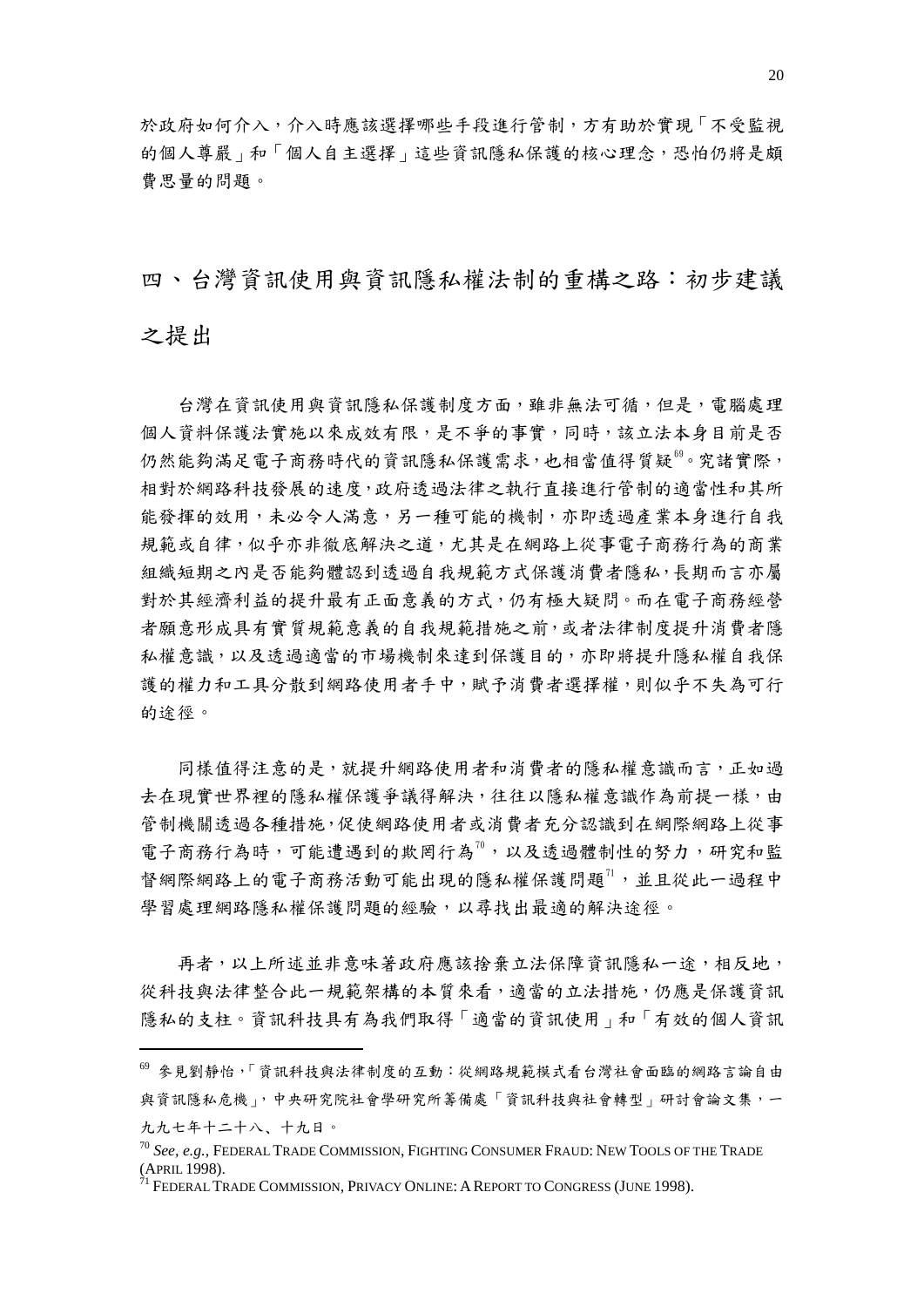隱私保護,兩者之間平衡點的能力,換言之,資訊科技內含的選擇可能性,具有 制定隱私保護遊戲規則的意義<sup>[72](#page-20-0)</sup>,但是究其實際,這些資訊科技定義和保護資訊 隱私的作用,必須透過適當的法律規定和執行措施,方能發揮最大的效用。換言 之,政府應該承擔的責任,除了隨時密切觀察科技對資訊隱私保護的正負面影響 之外,如何建構出有效率之科技與法律整合的資訊隱私保護模式,而非純粹仰賴 法律、產業自律或科技等任何單一機制來保護資訊隱私,恐是當務之急。

因此,本文認為在資訊隱私的保護方面同時值得嚴肅思考的是:當政府逐漸 體認到針對電子商務所引發的資訊隱私權問題應該有所規範時,固然值得嘉許, 但是,值得注意的是,在政府準備對網路上的資訊使用行為進行規範之際,我們 應該關心的焦點,則是政府管制措施的走向,是否賦予網路使用者或電子商務消 費者更多的自主「選擇」。如本文以上所述,即使政府未來對於網路上的資訊隱 私權保護問題,乃是採取立法要求網路上蒐集個人資料的業者必須在蒐集資料的 同時,在網頁上以即時互動的方式向個人資料被蒐集的網路使用者或消費者詳細 說明其隱私權保護措施或政策,以賦予網路使用者或消費者更多的自主選擇可能 性,然而,我們不能忽略的是,就像目前電腦處理個人資料保護法的實施過程中, 經常見到業者以冗長書面取得消費者「同意」其個人資料作進一步處理一般,越 詳盡的隱私權保護說明,很可能也就等於網路使用者或消費者必須在網路上閱讀 許多密密麻麻且具有法律意涵的文字,對於網路使用者或消費者而言,或許可能 成為另一種定型化契約----電子商務時代的定型化契約。在這種情況下,網路使 用者或消費者僅有的選擇,便成了只能在耐心細讀網頁上冗長的隱私權保護條 款,或者「自願」放棄某些隱私權保護(雖然並非真正自願)兩者之間,選擇其 一而已,實在很難稱得上是維護網路使用者或消費者的選擇自由,因為,對於絕 大部份的人來說,大概都會選擇無奈地放棄「寫在網頁上」的隱私權保護措施。

 如前所述,就資訊科技的發展趨勢而言,我們在資訊隱私權保護方面可以尋 求的解決途徑,除了鉅細靡遺的資訊隱私權保護條款之外,應該包括透過資訊科 技本身,例如在網路瀏覽器中設定自己的隱私權保護偏好等級,促進消費者或網 路使用者的自主選擇權。而這種以科技協助建立規範架構的方式,也是最能以有 效率的方式賦予個別消費者或網路使用者自主協商權力的隱私權保護模式。於 是,我們必須進一步思索的,便是政府管制者面對這種可以真正增進個人選擇自 由的科技時,應該如何自處的問題。顯然地,網路電子商務的經營者非常容易意 識到的,是透過網頁上陳述鉅細靡遺的隱私權保護措施,而非透過資訊科技輔助 的措施,比較容易讓網路使用者或消費者願意放棄某些資訊隱私權的保護,則其 當然會偏向採取比較不具效率的隱私權保護措施,亦即在網頁上陳述鉅細靡遺的 隱私權保護措施。如果政府管制者進一步賦予採取此一資訊隱私權保護模式的電

<span id="page-20-0"></span><sup>72</sup> *See generally* Joel R. Reidenberg, *Lex Informatica: The Foundation of Information Policy Rules Through Technology,* 76 TEX. L. REV. 553 (1998).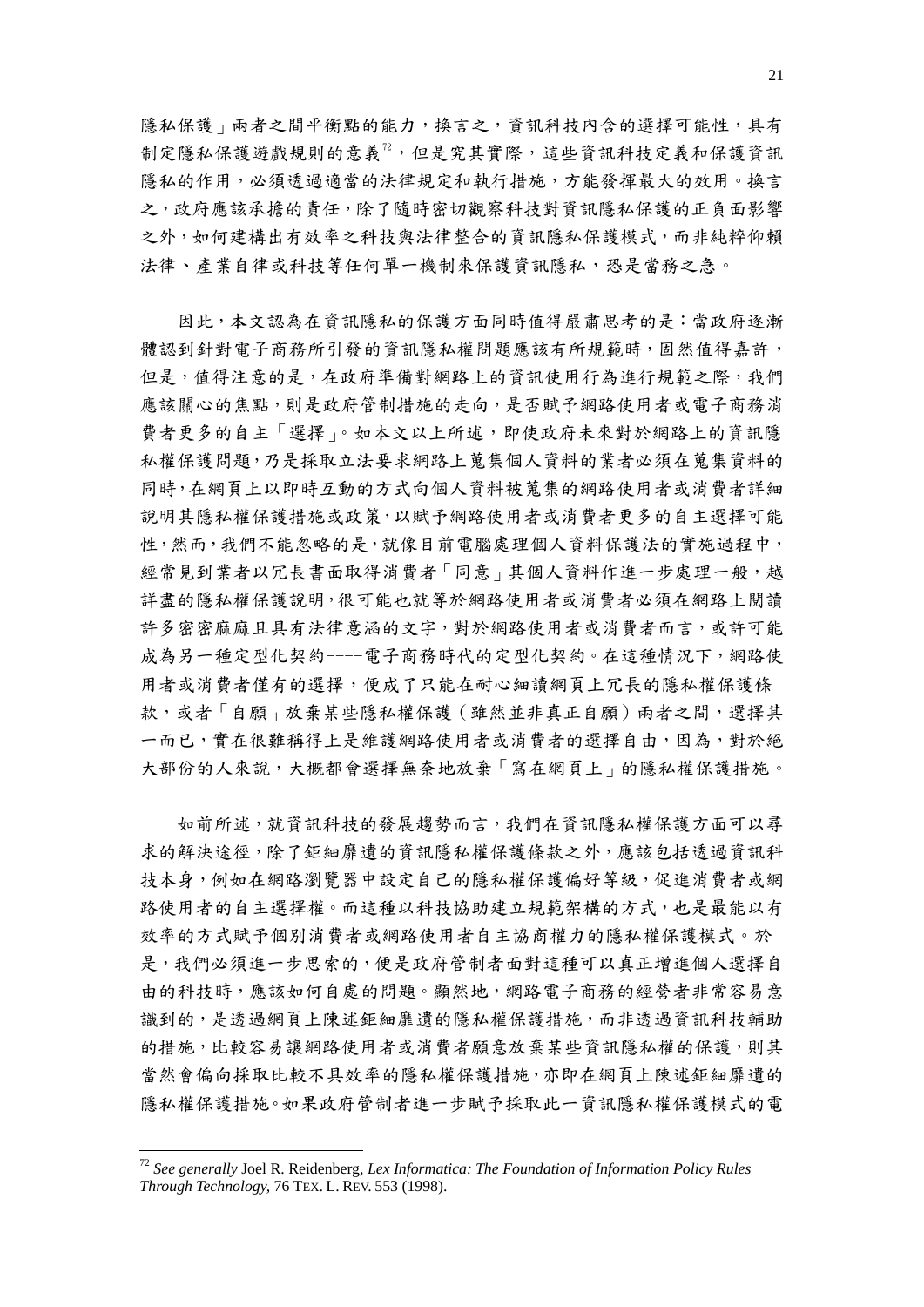子商務經營者安全條款的保障(safe harbor protection)的話,那麼有助於保 護隱私權的資訊科技發展,自然會趨於式微,甚至根本無發展空間可言:畢竟, 既然管制者已經選擇成本低廉且比較不具效率的資訊隱私權保護模式,那麼電子 商務經營者何以會有誘因援用可以周全保護資訊隱私權但卻成本高昂的科技? 換言之,如果我們肯認在資訊隱私保護的立法中,安全條款的保障乃是平衡個人 資訊隱私和電子商務利益的重要機制,那麼,保護或促進資訊隱私保護的科技與 安全條款保障之間的關係,如何互相調整到一個最適切的刻度上,便是建構電子 商務時代的資訊使用與資訊隱私保護規範架構此一工程中相當關鍵的一環,廣義 而言,這個問題也是探討科技和法律的互補與互動關係的最佳試劑<sup>[73](#page-21-0)</sup>。例如,電 子商務經營者採取某些資訊科技或內設某些技術標準,並且徹底執行,是否即應 該受到安全條款的保障?因此,如果政府有心透過立法貫徹保障資訊隱私權的目 的,那麼在管制手段的選擇方面,似乎便應該更清楚地認識到個人資料的擁有者 乃是個人,唯有個人才有權決定其資料流向此一基本概念,然後基於此一認知, 審慎思考有關資訊隱私權的管制策略:安全條款應該儘可能地保障個人自主選 擇,而透過資訊科技,將個人自主意願無時無刻具體而微地呈現出來,而非使揭 示隱私權保護政策的電子商務經營者,即享有安全條款的豁免地位,恐怕才是電 子商務時代資訊使用與資訊隱私權保護的適當解決途徑。

# 陸、結論

1

在網際網路時代裡,資訊使用的彈性與資訊隱私權保護的多寡,相當程度而 言可能決定電子商務的成敗,然而,資訊使用的彈性如何界定,以及資訊隱私權 保護的規範架構應該呈現怎樣的面貌方屬適當衡平,雖然過去至今已經出現相當 豐富的方案與辯論,但是隨著蒐集取用資訊的科技不斷進步,以及電子商務市場 對於資訊需求不斷增加,上述方案與辯論同時也必須不斷地被檢驗與修正。

一九九九年五月初的The Economist, 以The End of Privacy為封面主題, 報導我們生活的現代資訊社會,如何在網路科技的快速進展下,成為充滿記錄和 監視機制的生活環境,使傳統隱私權裡所謂「獨處不受干擾」(to be let alone) 的權利,受到莫大的挑戰。對於此一幾乎無法抵擋的科技趨勢,我們究竟可以用 何種規範角度來觀察與分析[74](#page-21-1)?如本文所述,隱私權保護的理念之所以受到重 視,固然與公領域和私領域截然劃分的觀念有相當緊密的關連,然而,科技的興 起,卻使得公私領域的界限逐漸模糊泯滅,使我們不得不思考隱私權保護的理念 是否需要重新定義的問題。然而,無論我們如何重新定義隱私權,其中幾乎難以 否認的核心概念,不外乎不受監視的個人自由,以保護個人的意志自主與根本尊

<span id="page-21-1"></span><span id="page-21-0"></span><sup>73</sup> *See generally* LAWRENCE LESSIG, CODE: AND OTHER LAWS IN CYBERSPACE (1999). 74 The Economist, *The Surveillance Society*, May 1, 1999, at 17-19.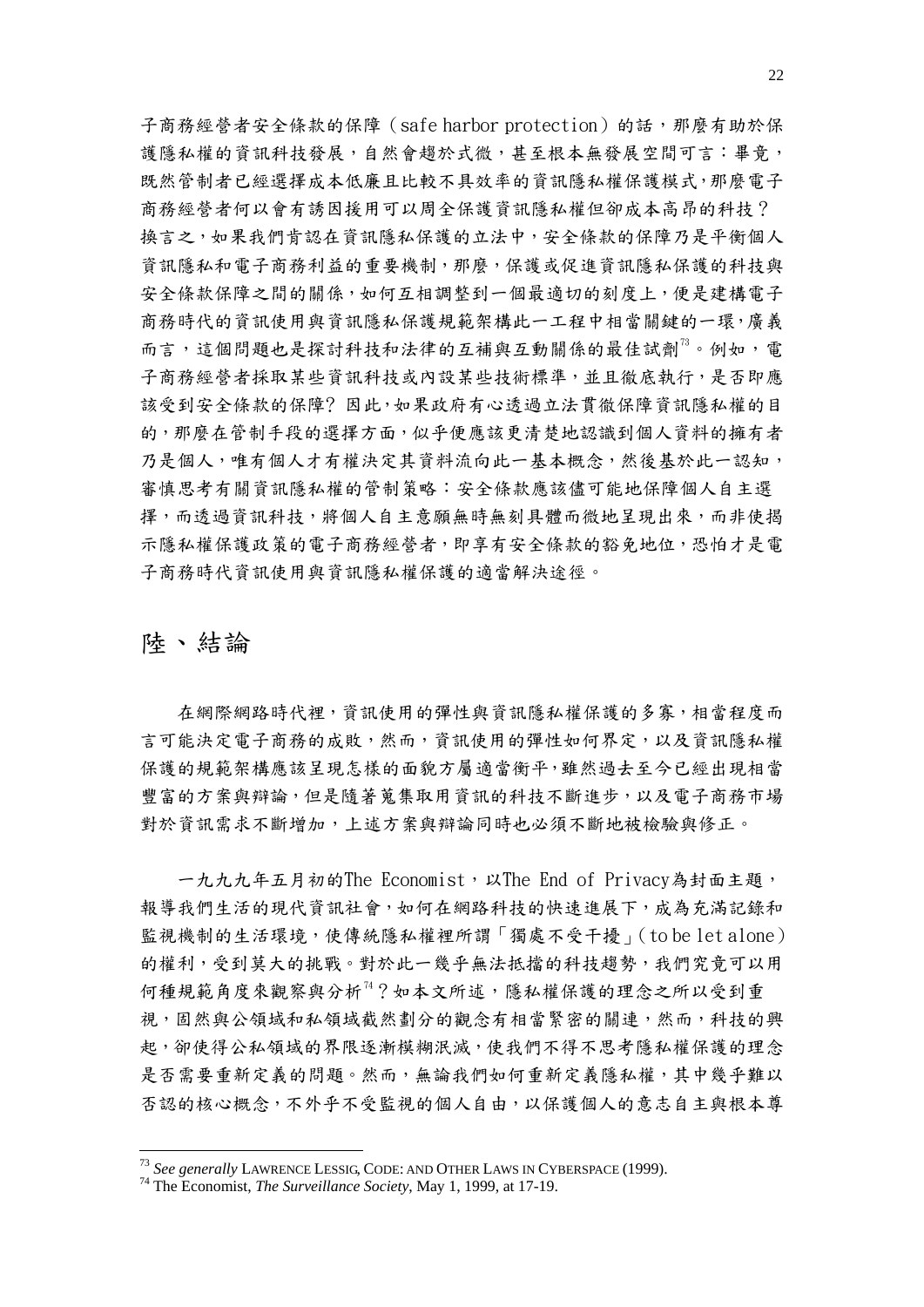嚴。因為,如果一個人隨時必須擔心是否受到無所不在的資料記錄與行動監視, 那麼必然無法根據其自主意志決定行動,自然也無個人基本尊嚴可言。進一步而 言,在這個因為資訊科技的主導而使得個人資訊的取得、傳遞與重組極為廣泛且 有效率的時代裡,我們必須強調的隱私權保護理念,除了不受監視的自由之外, 更重要的是恐怕還必須包括個人控制自己資訊應該如何被處理與使用的資訊自 我控制(local control)權利。在這個資訊自我控制的理念下,我們的個人資 訊不但具有在法律上受到保護的規範意義,更可能具有相當程度的經濟利益意 涵。在上述資訊隱私權的意義下,我們必須戒慎恐懼的是保護資訊隱私的電腦處 理個人資料保護法是否充分保障我們的資訊自我控制權?到底個資法是否充斥 過多排除資訊隱私保護必要性的公共利益例外條款?甚至,我們這個社會的資訊 隱私啟蒙程度,是不是仍有相當程度的不足,因而導致規範內容原本即不甚理想 的個資法,適用案例更是極為稀少有限?非常不幸的是,上述問題的答案似乎都 是肯定的。由此可見在實證法律層面,雖然似乎只能永遠苦苦追趕科技的發展, 但是可供改善的彈性與空間,的確仍然極大。

 同時,或許我們不必對隱私權保護的未來過於失望:透過新興資訊科技的發 展成果,例如 TRUSTe,The Platform for Privacy Preferences (P3P),或者 The Open Profiling Standard (OPS), 來控制資訊隱私的透明化問題免於惡化, 已經逐漸獲得主要的網路商機掌控者如 Microsoft 或 Netscape 的背書,成為另 一個資訊隱私保護的希望所在。類此科技的最大優勢,在於其透過驗證或分級等 制度,還給網路使用者與消費者控制資訊隱私的自主權,強調個人在透明化社會 裡所保有的資訊隱私空間選擇權。然而,此種透過網路科技控制資訊隱私過度透 明化問題的作法,依舊受到批評,除了 P3P 和 OPS 在網路瀏覽器中的預設值,究 竟留給網路使用者多少修改空間的爭議之外,主要爭論焦點依然在於大型網路商 業組織介入之後,網路使用者與消費者是否「真正」能「取回」資訊隱私自主控 制權,以及這些資訊科技是否仍然必須透過政府立法與制裁此一機制,方能真正 發揮應有的資訊隱私保護效用。然而,在我們充分回答這些困難的問題之前,我 們必須認清的是底線似乎是:在全球極力提倡電子商務的此時,我們絕不可在一 片口號中忘卻了電子商務的發展,其實必須以網路消費者的信任為前提,而消費 者的信任,往往又取決於其隱私權是否受到應有的保障。因此,即使從經濟利益 的角度著眼,努力重塑隱私權,使資訊隱私權的理念在網路時代裡再生,使「人」 的形象在數位經濟體系中獲致合理的定位,不應是看似渺遠的目標。簡言之,在 尊重資訊科技發展的前提下,積極教育網路使用者與消費者,使消費者能夠對有 關電子商務所附帶之個人資訊隱私權侵害問題,有一定程度的掌握,以補充目前 國內隱私權保護相關法律疏鬆,現行電腦處理個人資料法規定疏鬆落後,以及國 際合作規範尚未真正成形的現行情況下,保護消費者個人資訊隱私權的不足之 處。